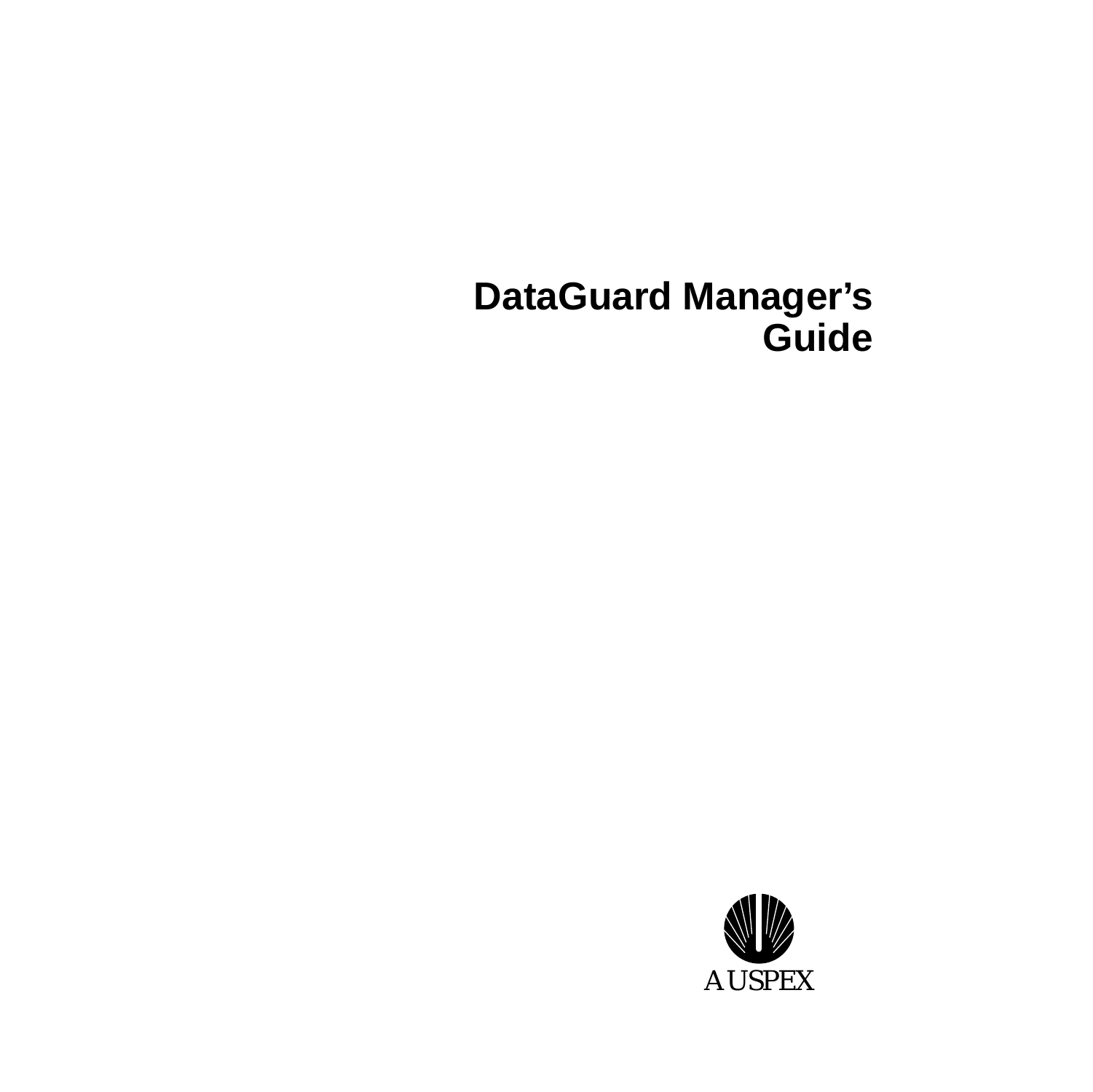#### **Copyright**

Copyright ©1998, Auspex Systems, Inc. All rights reserved. Printed in the United States of America. Part Number 850476-001.

No part of this publication may be reproduced, in any form or by any means, without the prior written consent of Auspex Systems, Inc. Auspex Systems, Inc., reserves the right to revise this publication and make changes in content from time to time without obligation on the part of Auspex Systems to provide prior notification of such revision or change.

U.S. GOVERNMENT RIGHTS: As specified in 48 C.F.R.12.212 of the FAR and in 48.C.F.R 227-7202-1 of the DFARS, the use, duplication or disclosure of licensed commercial software and documentation is subject to the Auspex System's license. Such rights and restrictions are similar to those set forth in FAR  $52.227-19(c)(1) \& (c)(2)$ .

#### **Trademarks**

Auspex, Auspex logo design, Functional Multiprocessor, Functional Multi-processor, Functional Multi-processing, Functional Multiprocessing Kernel, FMK, and FMP are registered trademarks of Auspex Systems, Inc. NS 7000, NS 6000, NS 6002, NS 5500, NS 5502, NS 5000, NS 3000, NetServer, DataGuard, ServerGuard, Functional Multiprocessing, NeTservices, and Thrive Carefully are trademarks of Auspex Systems, Inc.

AT&T is a registered trademark of AT&T Corporation. Microsoft, MS, MS-DOS, Windows, Windows NT, and Backoffice are either registered trademarks or trademarks of Microsoft Corporation. Sun, Sun Microsystems, the Sun Logo, Solaris, SunOS, ONC, ONC/NFS, and NFS are trademarks or registered trademarks of Sun Microsystems, Inc. All SPARC trademarks are used under license and are the trademarks or registered trademarks of SPARC International, Inc. in the United States and other countries. UNIX is a registered trademark in the United States and other countries of The Open Group. VMEbus is a trademark of VMEbus Manufacturers Group. DEC and VT 510 are trademarks of Digital Equipment Corp. ForeRunner is a trademark of FORE Systems, Inc. Acrobat is a trademark of Adobe Systems, Inc.

Auspex NetServer<sup> $M$ </sup> System Software is derived from UNIX<sup>®</sup> licensed from The Santa Cruz Operation, Inc. and SunOs<sup>TM</sup> 4.1.4 and ONC<sup>TM</sup>/NFS<sup>TM</sup> 4.1 licensed from Sun Microsystems, Inc. Auspex NetServer System Software Version 1.10 incorporates AT&T's Advanced Server for UNIX<sup>®</sup> Systems. Auspex Optional Products Premier Software Series for NeTservices™ incorporates AT&T's Advanced Server for UNIX Systems and NETBIOS/ix. NETBIOS/ix is a registered U.S. trademark of Micro Computer Systems, Inc.

Microsoft may have patents or pending patent applications, trademarks, copyrights, or other intellectual property rights covering subject matter in this document. The furnishing of this document does not give you any license to these patents, trademarks, copyrights, or other intellectual property rights except as expressly provided in any written license agreement from Microsoft.

Auspex Systems, Inc. 2300 Central Expressway Santa Clara, California 95050 Phone: (408) 566-2000 Fax: (408) 566-2020 Internet: info@auspex.com World Wide Web: http://www.auspex.com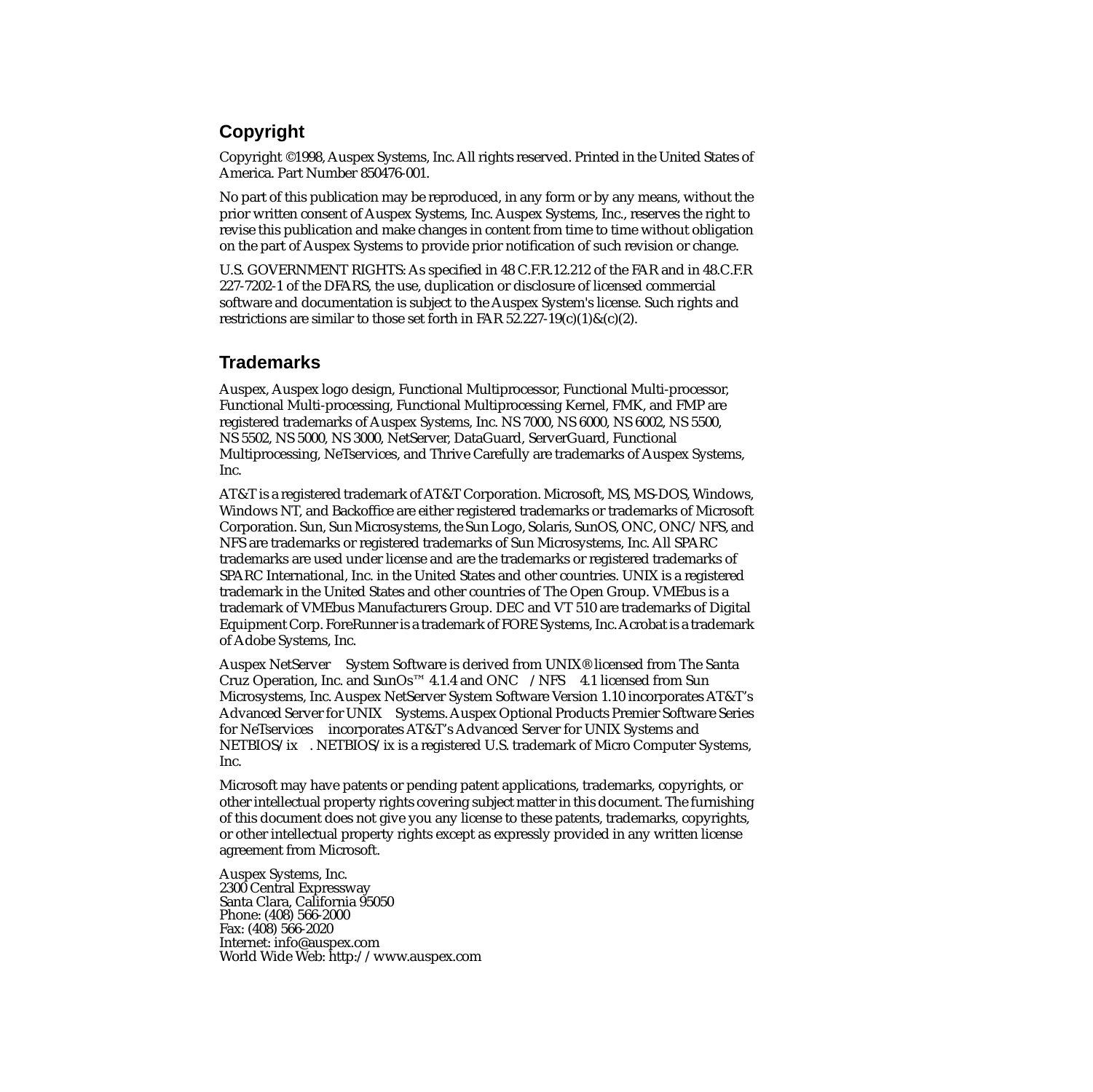#### **Protection Against Electrostatic Discharge**

To prevent damage to the system due to electrostatic discharge, always wear the antistatic wrist strap provided with your network server when you come in contact with the system.

#### **Publication Change Record**

The following table records all revisions to this publication. The first entry is always the publication's initial release. Each entry indicates the date of the release and the number of the system release to which the revision corresponds.

| <b>Part Number</b> | Date       | <b>Description</b>          |
|--------------------|------------|-----------------------------|
| 850476-001         | March 1998 | Release 1.10, first release |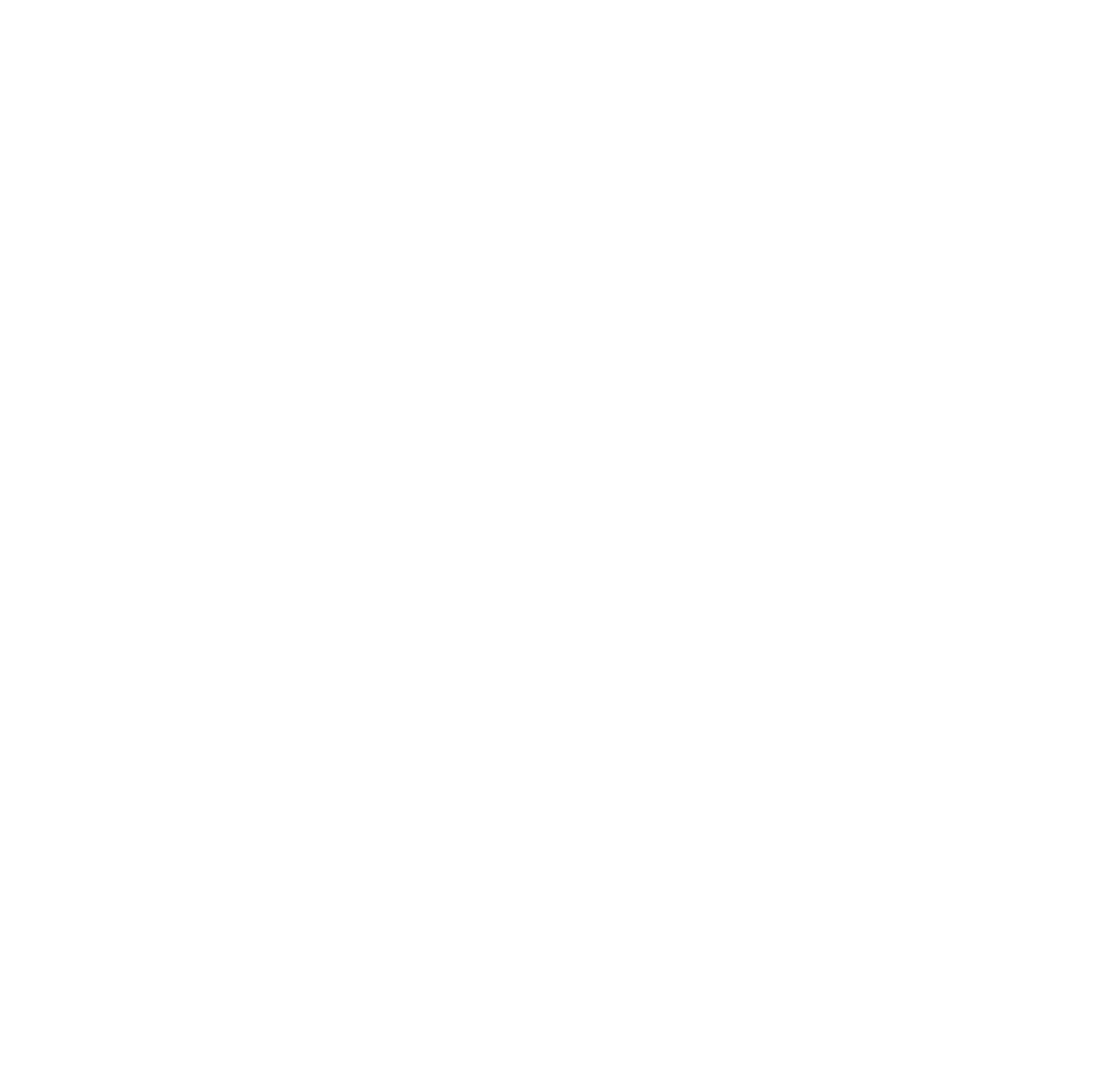

# **Contents**

| <b>Chapter 1 Overview of DataGuard Features</b>          |
|----------------------------------------------------------|
|                                                          |
|                                                          |
|                                                          |
|                                                          |
|                                                          |
|                                                          |
|                                                          |
|                                                          |
|                                                          |
| <b>Chapter 2 Configuring and Installing DataGuard</b>    |
|                                                          |
|                                                          |
|                                                          |
|                                                          |
|                                                          |
| Chapter 3 Rebooting and Shutting Down the Host Processor |
|                                                          |
|                                                          |
|                                                          |
|                                                          |
| Booting the Host Processor from PROM Monitor Mode3-3     |
|                                                          |
|                                                          |
|                                                          |
|                                                          |
|                                                          |
| <b>Chapter 4 Maintenance and Troubleshooting</b>         |
|                                                          |
|                                                          |
|                                                          |
|                                                          |
|                                                          |
|                                                          |
|                                                          |
|                                                          |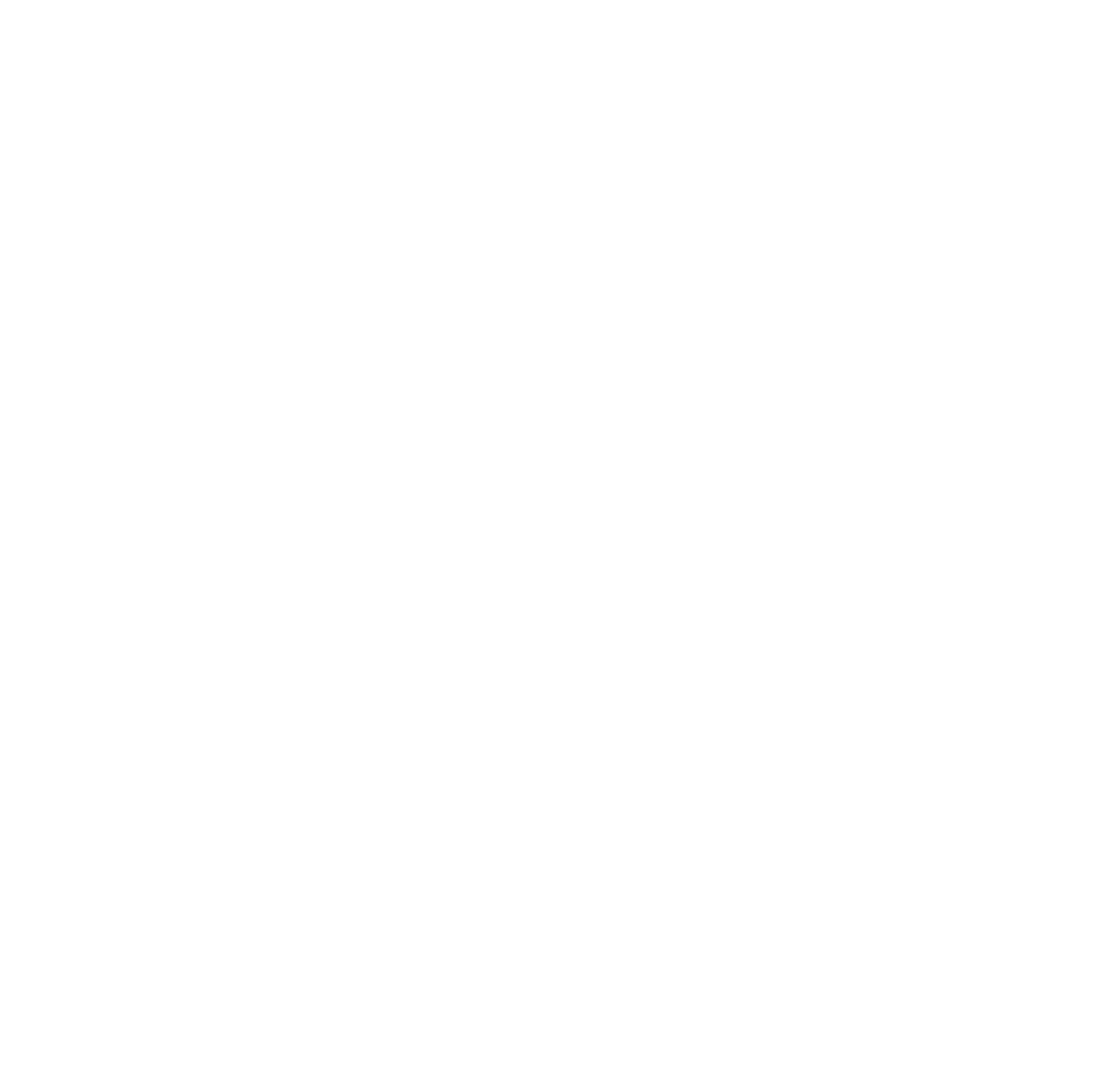

# **Preface**

# **About This Guide**

This guide provides information on how to operate and manage DataGuard software. It offers procedures and recommendations on how to run the DataGuard software efficiently to enhance the availability of the NetServer at your site.

# **Applicable Documentation**

The following is a list of documents you will find useful when installing or operating DataGuard:

- ▲ Software Release Note, Auspex Systems, Inc.
- ▲ *System Manager's Guide*, Auspex Systems, Inc.

# **Typographical Conventions**

In this guide, different typefaces indicate different kinds of information. The following table explains these typographical conventions.

| Font                  | <b>Meaning</b>                                                                                                                                                    |
|-----------------------|-------------------------------------------------------------------------------------------------------------------------------------------------------------------|
| Typewriter            | Indicates a literal screen message.                                                                                                                               |
| <b>Bold</b>           | In a command line, indicates information to be entered exactly as shown.<br>In text, indicates a command name or device name.                                     |
| <i><b>Italics</b></i> | In a command line, indicates a nonliteral item or variable for which you<br>substitute an appropriate value. In text, indicates a path name or a special<br>term. |

Hexadecimal values in the text are preceded with "0x," and leading zeros are not always shown. For example, the notation 0x68 is used to indicate the hexadecimal address 00000068.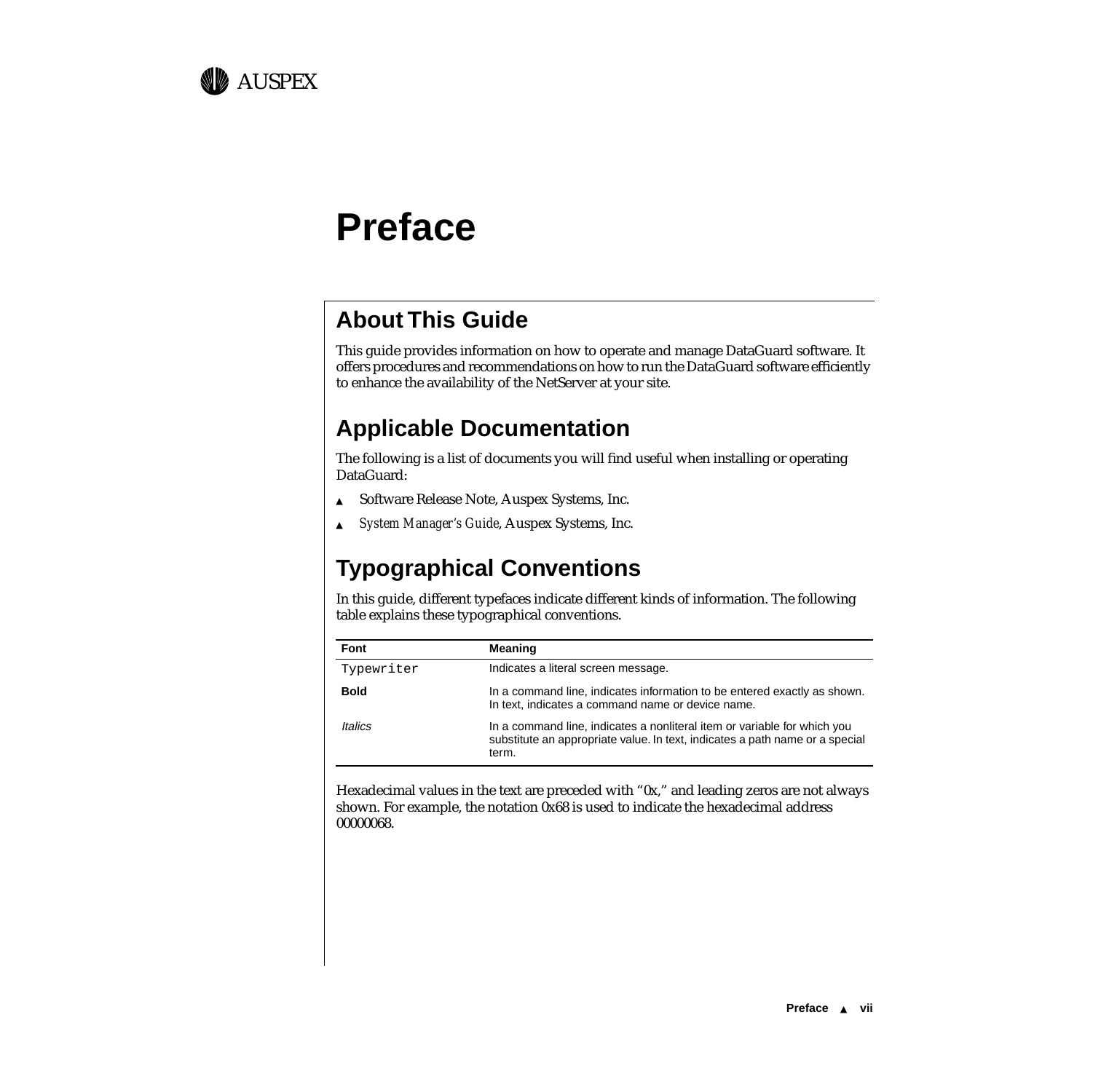

# **Special Messages**

The following special messages are used in this guide:



**Warning:** Warnings alert you to the danger of personal injury and call attention to instructions you must follow for your personal safety.



**Caution:** Cautions call attention to instructions you must follow to prevent damage to system hardware or software or loss of system data.



**Note:** Notes call attention to important information you should be aware of as you follow the procedures described in this guide.



**Recommendation:** Recommendations call attention to an item or procedure that is not required but might help improve performance, ease of use, and ease of installation or configuration.



#### **Tools**

The tools icon identifies the tools you need to complete a task.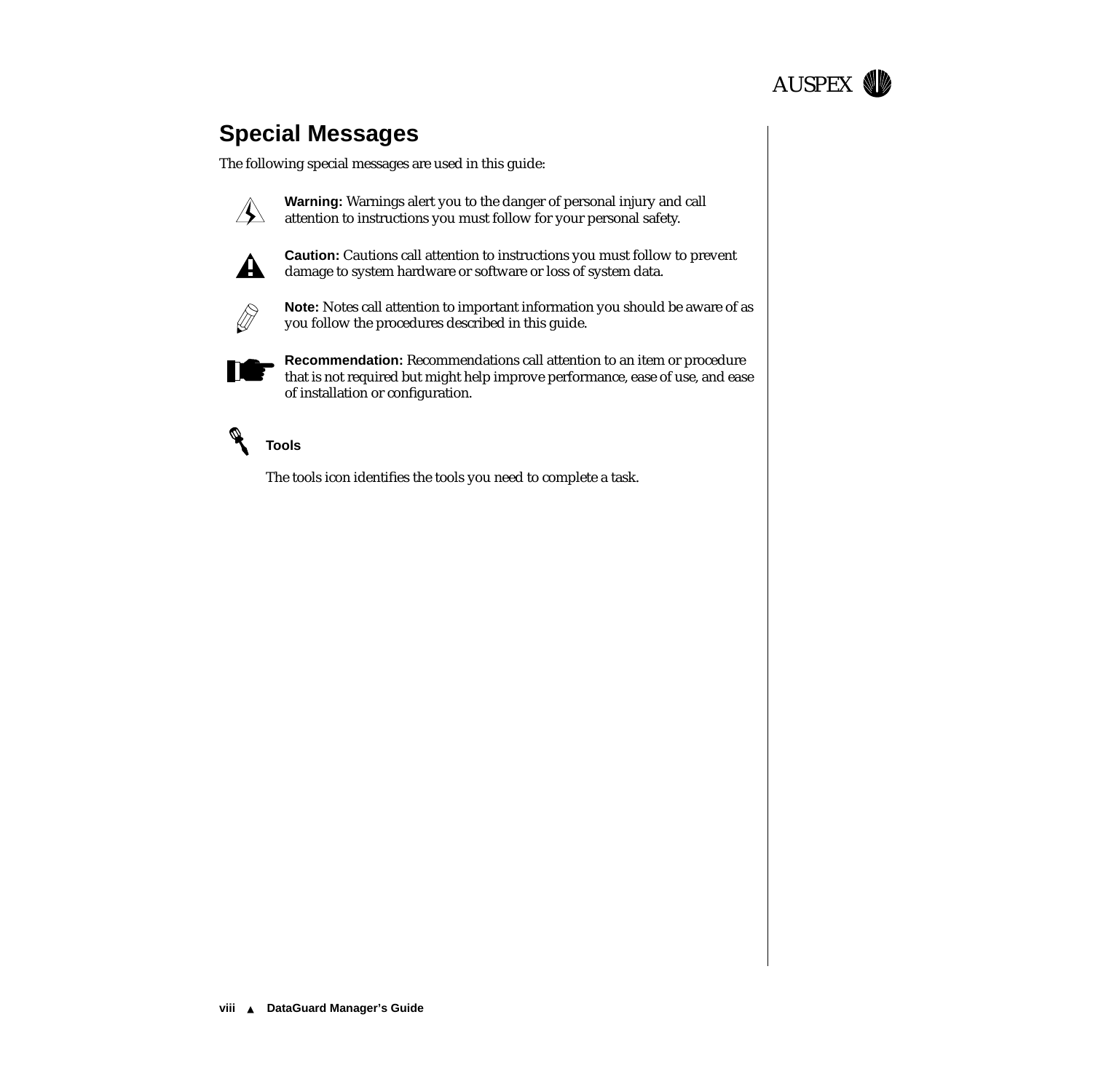

# **1 Overview of DataGuard Features**

# **About This Chapter**

This chapter provides an overview of DataGuard, summarizes its features and benefits, briefly describes the DataGuard software architecture, and presents some commonly asked questions about DataGuard.

The following topics are covered:

- ▲ [Overview](#page-9-0)
- ▲ [DataGuard Software Architecture](#page-10-0)
- ▲ [System Initialization](#page-11-0)
- ▲ [Conditions Under Which DataGuard Is Activated](#page-12-0)
- ▲ [System and Processor Board Recovery](#page-13-0)
- ▲ [DataGuard Limitations](#page-15-0)
- ▲ [Common Questions About DataGuard](#page-16-0)

The information in this guide applies to NetServer systems running base software Version 1.10. For upgrade customers, check the release documentation for hardware configuration requirements.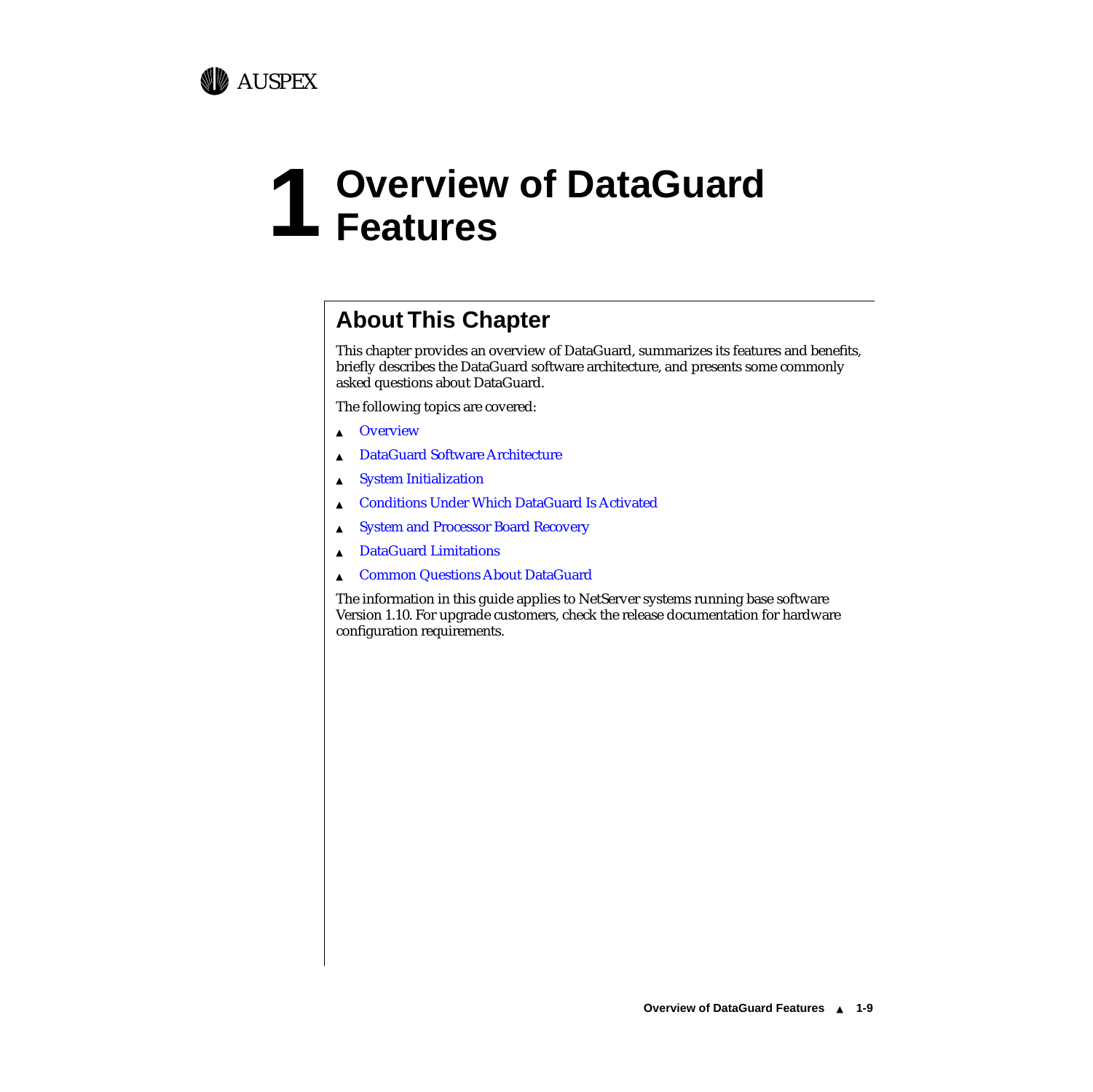

# <span id="page-9-0"></span>**Overview**

DataGuard is an Auspex optional product that enables the Host Processor (HP) board to be rebooted, either manually or automatically, without affecting the operation of the other boards in the system. DataGuard is specifically designed to improve the availability of your NetServer by reducing system downtime due to UNIX crashes or HP reboots. DataGuard builds on Auspex's Functional Multiprocessing™ (FMP®) architecture by protecting the Network Processors (NPs), Storage Processors (SPs), and File Processors (FPs) from the effects of UNIX or application failure.

Without DataGuard, any NetServer reboot causes the entire system to reset, losing client network file system (NFS) service. With DataGuard, a majority of operating system failures are isolated to the HP and to those services provided by the HP. HP failure isolation makes NetServer reliability independent of the reliability of the operating system running on the HP. Failure isolation improves reliability and maintainability.

Table 1-1 summarizes the features and benefits DataGuard adds to the NetServer.

|  |  |  |  | Table 1-1. Summary of DataGuard features and benefits |
|--|--|--|--|-------------------------------------------------------|
|--|--|--|--|-------------------------------------------------------|

| Reduced downtime                   |                  | UNIX failures are isolated, or firewalled, using DataGuard. UNIX<br>applications that run on the NetServer's HP do not affect NFS<br>service.                                                                                                            |
|------------------------------------|------------------|----------------------------------------------------------------------------------------------------------------------------------------------------------------------------------------------------------------------------------------------------------|
| Continuous NFS service             |                  | NetServer availability is now independent of UNIX reliability. NFS<br>data service to clients continues uninterrupted while rebooting the<br>Host Processor because NFS data services are handled<br>independently by the NPs, FPs, and SPs.             |
| Transparent HP rebooting           |                  | NPs, FPs, and SPs monitor HP status. If the HP is hung, these<br>processors force an automatic HP reboot. In the event of a UNIX<br>crash, the HP reboots itself automatically.                                                                          |
| Quick full-service<br>reactivation | $\blacktriangle$ | Critical operating, file system state, and mount information is<br>preserved by NPs, SPs, and FPs during an HP reboot. The system<br>can restore full services generally within two to five minutes.                                                     |
| Online system<br>maintenance       |                  | System Administrators can install new HP kernels or UNIX software<br>without affecting clients. Additionally, host-connected SCSI devices<br>can be attached or detached by halting the HP, adding or removing<br>the device, and then rebooting the HP. |
| Ease of administration             |                  | The installation process uses standard operating system package<br>tools. Activation requires a software license key available from<br>Auspex.                                                                                                           |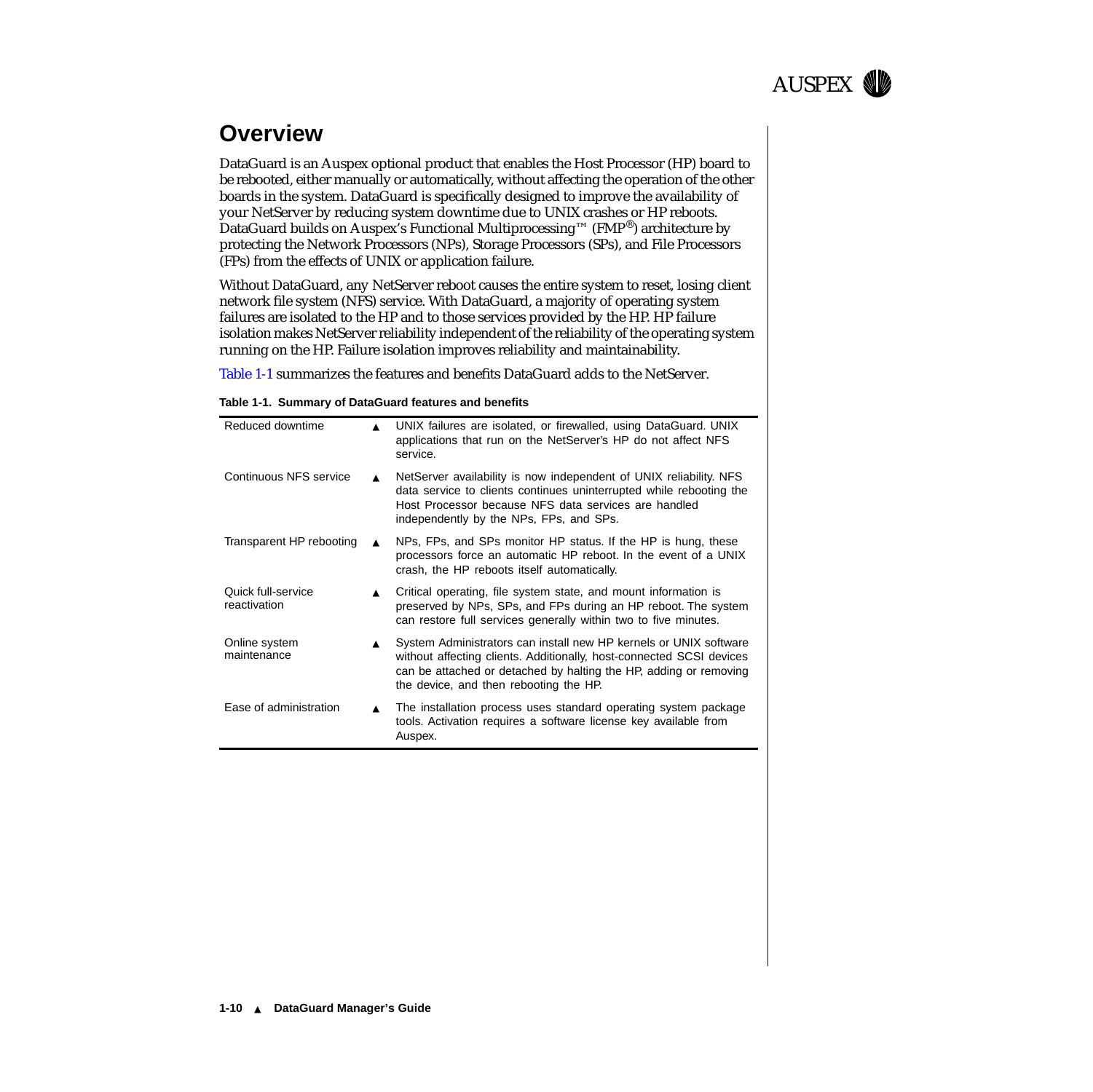<span id="page-10-0"></span>

## **DataGuard Software Architecture**

Figure 1-1 shows the relationship of DataGuard to Auspex's patented FMP software architecture. Represented as a firewall between the UNIX operating system (running on the HP) and the Network and Storage Processors in the server, DataGuard isolates UNIX operating system failures on the HP from the rest of the system. In the event of an HP crash, panic, or user-initiated HP shutdown, an enhanced Functional Multiprocessing Kernel<sup>®</sup> (FMK<sup>®</sup>) running on each of the system processors maintains NFS file service to clients while helping preserve the state of the system as it was before the HP crashed or was shut down. After a reboot, the HP reinitializes its system tables from information kept on the NP, FP, and SP.



**Figure 1-1. DataGuard with Functional Multiprocessing architecture** 

DataGuard modifies the NetServer's software architecture in three primary areas:

- Low-level kernel processes
- ▲ System initialization at boot time
- ▲ System and processor board recovery

How the NetServer handles low-level software is beyond the scope of this document and is transparent to DataGuard's operation. How DataGuard influences the system initialization at boot time and how the system recovers from an HP reboot are described in more detail in this document. DataGuard software does have certain limitations, which are summarized at the end of this section.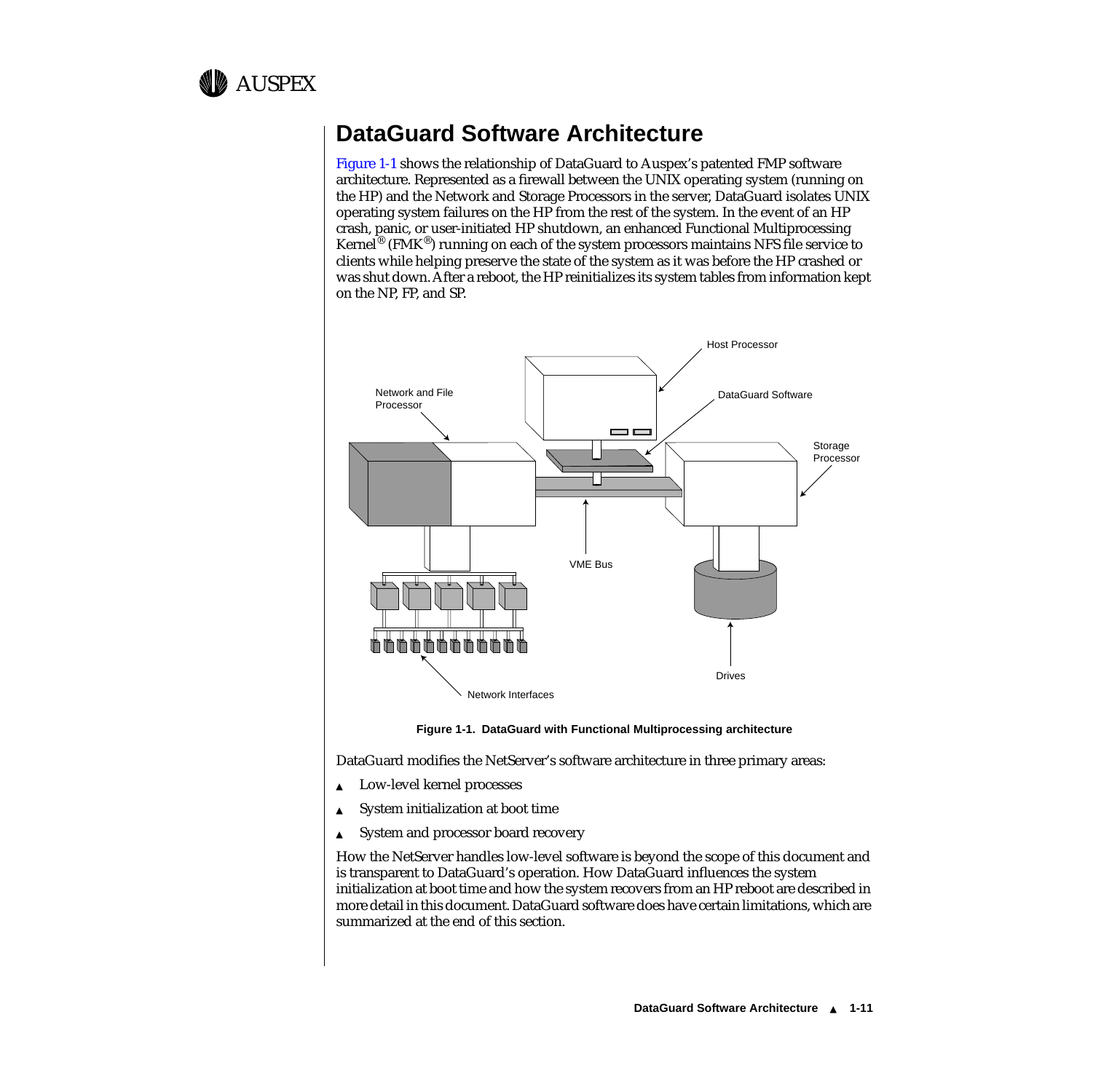

# <span id="page-11-0"></span>**System Initialization**

Without DataGuard, an operating system crash on the HP or a shutdown initiated by the user results in a reset of all NetServer processors. This is the default boot behavior of the system—all processors are reset, system hardware is checked, operating system software is downloaded to each of the processor boards, daemon processes are started, UFS and LFS file systems are checked and mounted, and (in a system panic) core images are saved for all processors.

With DataGuard, you can choose to shut down and reboot only the HP. DataGuard modifies the boot behavior of the NetServer so only the HP is reset. Following the reset, the HP hardware is checked, processes running on the HP are started, HP UFS file systems are checked and mounted, and (in the event of an HP panic or hang) HP core images are saved. The results of this modified behavior are no interruption of NFS service and faster system reboot. In addition to initializing the HP, the system startup scripts (**rc.boot**, **rc.shutdown**, and **rc.auspex**) detect that other processor boards are already operating and act to avoid interrupting their operation in the following ways:

| Shutdown scripts and<br>commands | In default boot operations, the <b>/etc/rc.shutdown</b> command halts NFS service<br>and unmounts all file systems. With DataGuard, the shutdown script was<br>modified so LFS file systems remain mounted and NFS service continues<br>normally.                                                                                                                                                                                                                      |
|----------------------------------|------------------------------------------------------------------------------------------------------------------------------------------------------------------------------------------------------------------------------------------------------------------------------------------------------------------------------------------------------------------------------------------------------------------------------------------------------------------------|
| System panics and core<br>dumps  | With DataGuard, all processor boards are notified of an HP crash and only<br>the HP UNIX core dump is taken. If the system crashes because of a timeout<br>on a processor other than the HP, the entire system is reset, and core dumps<br>are taken from all boards.                                                                                                                                                                                                  |
| Error logging                    | Because the HP cannot log error messages from the various processor<br>boards while it is out of service, DataGuard downloads buffered error<br>messages from the system processor boards to the system error daemon<br>(syslogd(8)), which updates files such as /var/adm/messages after the HP is<br>rebooted.                                                                                                                                                       |
| File system management           | DataGuard has two functions to manage file system information while the HP<br>is rebooting:<br>During an HP reboot, only UFS-mounted file systems are checked by fsck;<br>LFS file systems are not checked.<br>DataGuard restores the system mount table and exported file system table to<br>the state that existed before the HP failure or reboot.                                                                                                                  |
| Network management               | DataGuard has two functions to manage network information while the HP is<br>rebooting:<br>DataGuard restores the state of the network interfaces. Host-attached<br>network interfaces are restarted by rc.boot.<br>As long as the HP is offline, Host Processor route caches are not updated<br>and can get out of date. HP route caches are flushed upon reboot and then<br>reconstructed from Network Processor routing tables.                                     |
| Virtual partition<br>management  | DataGuard has two functions that manage virtual partition state information<br>while the HP is rebooting:<br>DataGuard polls the SPs to determine whether virtual partition state<br>information has changed since the HP was offline and updates the virtual<br>partition state table, /etc/vpar_state, if necessary.<br>DataGuard runs the ax_loadvpar command during an HP reboot to<br>synchronize the virtual partition state of the HP tables with the SP state. |



**Caution:** Just as with a full system reboot, any change made to */etc/vpartab* is effective following the HP reboot.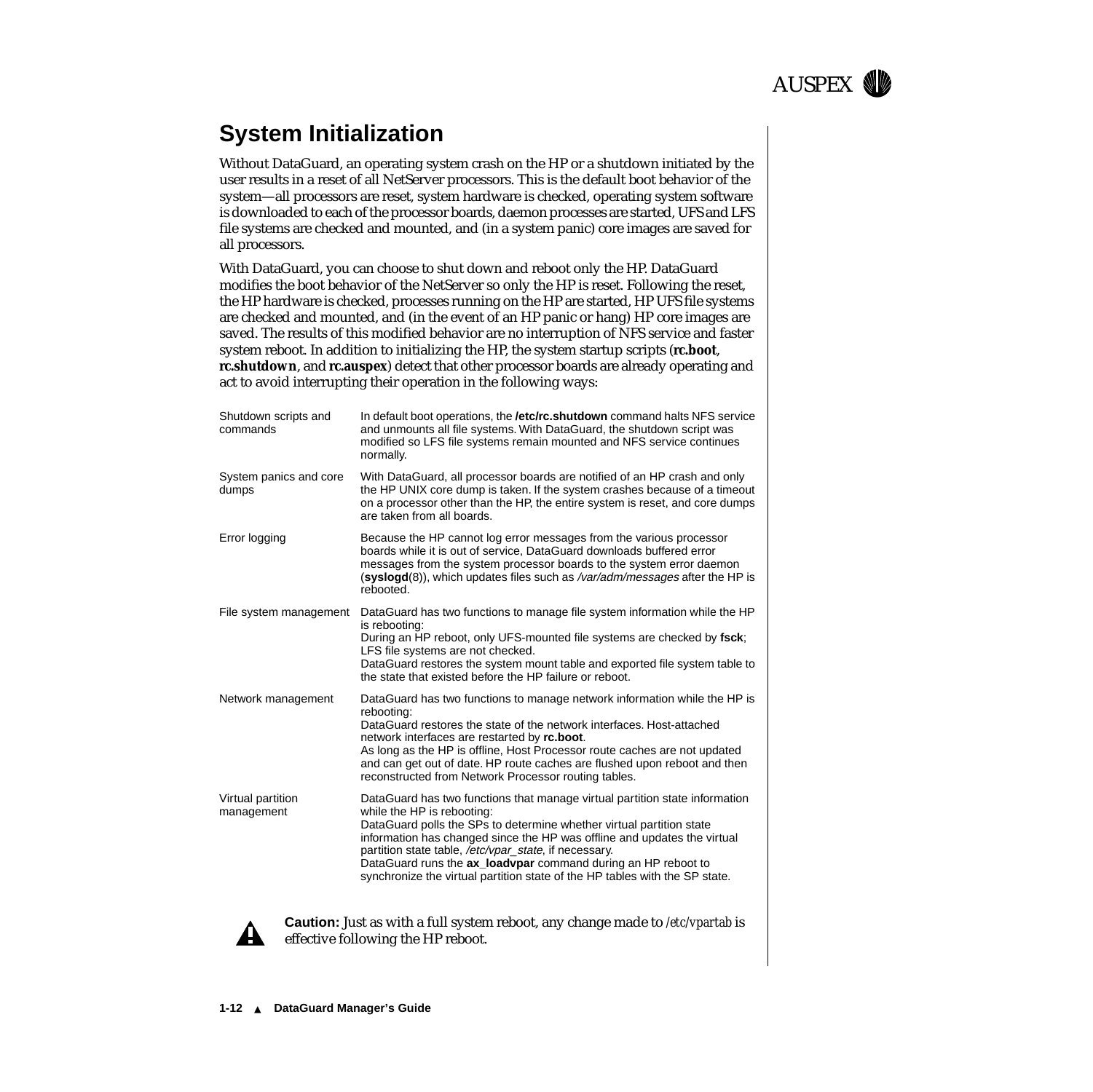<span id="page-12-0"></span>

# **Conditions Under Which DataGuard Is Activated**

The conditions under which DataGuard is activated include UNIX failure isolation and system administrator intervention, providing access through several different paths:

- Automatically, through the kernel panic mechanism.
- ▲ Automatically, when another board detects the HP is not responding when probed.
- ▲ Through the new systems administration commands: **hpreboot, hphalt, hpshutdown**, and **hpboot**.

#### **UNIX Failure Isolation**

DataGuard is primarily used for isolating UNIX failures, which could be caused by the following events:

- ▲ HP panic caused by faults in the UNIX kernel. In this case, the HP is rebooted automatically after dumping the UNIX core image.
- ▲ HP hang caused by the UNIX kernel. In this case, DataGuard can be used to reboot the HP without affecting NFS services to the client. Usually, another NetServer board detects the HP is not responding to its probe requests after timeout occurs. This causes the board to send a nonmaskable interrupt (NMI) to the HP, which causes a vmunix panic.

#### **Operator-Initiated HP Reboot**

DataGuard offers the system administrator the flexibility to initiate an HP reboot under the following conditions:

▲ System administration

System administrators can install new HP kernels, patches, and UNIX software without affecting NFS clients. Additionally, HP-connected SCSI devices can be attached or detached by halting the HP, adding or removing the device, and then rebooting the HP.

▲ Host Processor performance degradation or unresolvable locked HP resources

Degraded HP performance problems, traditionally resolved by a full system reboot, can often be resolved by an HP reboot only. Also, a file system that cannot be unmounted because of processes that hang and cannot be killed can be unmounted after an HP reboot.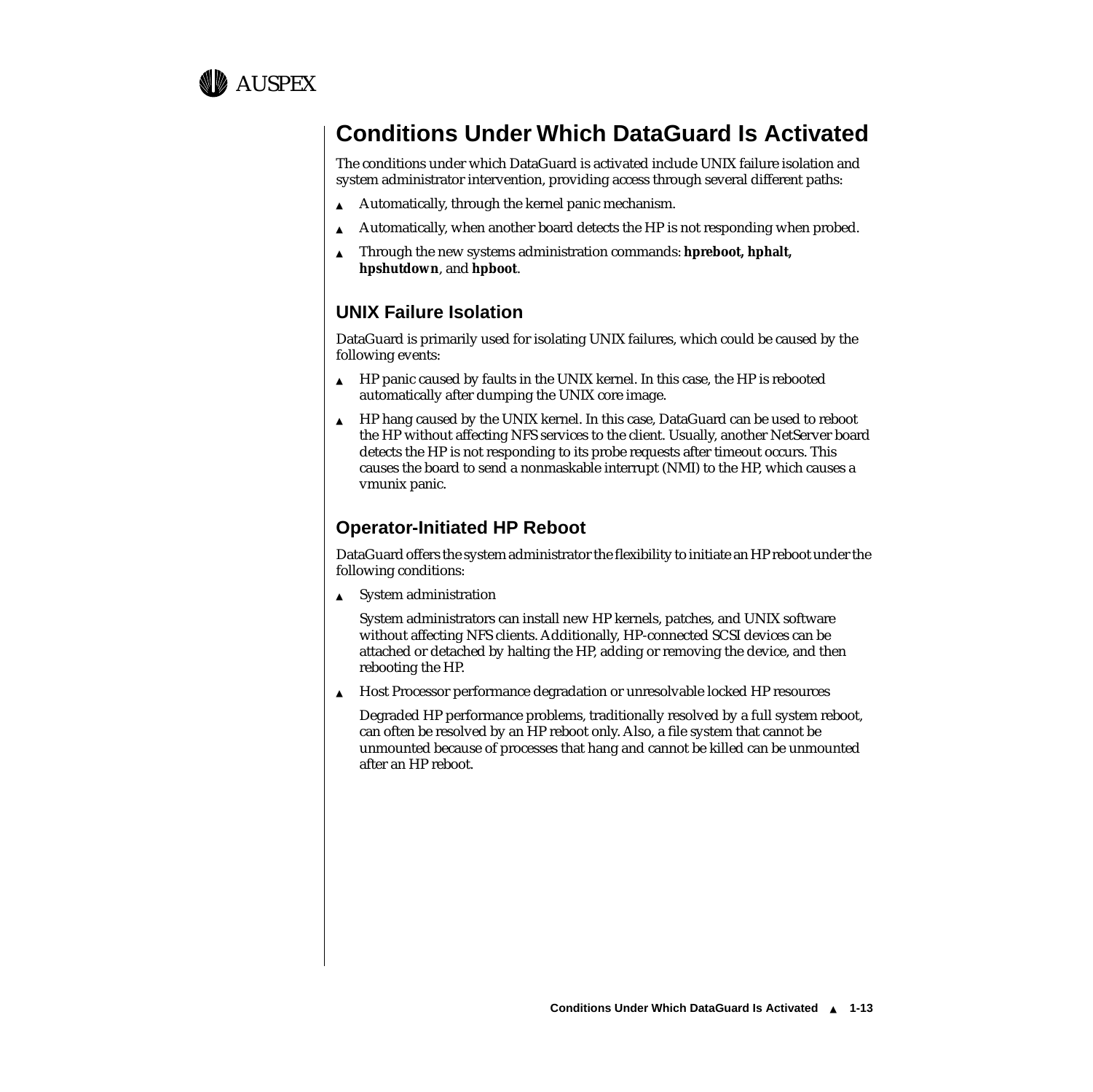

# <span id="page-13-0"></span>**System and Processor Board Recovery**

The HP provides a number of important services to the system and acts as the repository of many types of global information. An HP failure requires that other boards in the system do without those services and information until the HP is back online. Additionally, the system processor boards must maintain enough information locally (on the specific processor board) to bring the HP up to date when it comes online, so services operate properly after recovery.

While the HP is offline, all services it provides are unavailable. Affected services are defined in Table 1-2.

| <b>Services</b>                        | <b>Restriction</b>                                                                                                                                                                                           |
|----------------------------------------|--------------------------------------------------------------------------------------------------------------------------------------------------------------------------------------------------------------|
| Tertiary storage                       | Optical storage systems can only be accessed by device drivers on the<br>HP. Access is interrupted during an HP reboot because of the storage<br>systems' dependency on rsh or similar RPC-based functions.  |
|                                        | HP-attached tape storage systems are accessed by device drivers in<br>the HP. Access is interrupted during an HP reboot because of the<br>storage systems' dependency on rsh or similar RPC-based functions. |
|                                        | Tapes connected to the HP through a SCSI port are rewound following<br>the HP reboot.                                                                                                                        |
|                                        | Access to SP-attached tapes is interrupted during an HP reboot, and<br>the tapes are rewound before any future access.                                                                                       |
| Remote disk backup                     | Requests to back up storage systems fail while the HP is offline or<br>rebooting because of the storage systems' dependency on rsh or<br>similar RPC-based functions.                                        |
| Recovery from hardware<br>failures     | DataGuard does not protect the NetServer from HP hardware failures.                                                                                                                                          |
| Mount or unmount                       | The HP does not respond to client mount or unmount requests while it<br>is offline.                                                                                                                          |
| Clients running automounter            | Mount requests issued by the automounter are ignored while the HP is<br>offline, and clients hang.                                                                                                           |
| NetServer as NIS server                | NIS inquiries by NIS clients hang while the HP is offline.                                                                                                                                                   |
| NetServer as DNS server                | DNS inquiries by BIND clients hang for a few minutes and then abort<br>while the HP is offline. These processes must be restarted after the HP<br>reboot is complete.                                        |
| NetServer as print server              | Clients queue print jobs locally until the print daemon is started on the<br>HP.                                                                                                                             |
| NetServer as mail server               | While the HP is offline, client workstations queue mail. After the HP<br>reboots, clients wait for up to 30 minutes before forwarding mail to the<br>server.                                                 |
| NetServer as license<br>daemon manager | Applications that require network license daemons hang while the HP<br>is offline.                                                                                                                           |
| NetServer as non-LFS<br>server         | Clients that require access to file systems mounted from devices<br>attached to the HP SCSI port, such as HSFS file systems mounted<br>from CD-ROM, hang while the HP is offline or rebooting.               |
| Diskless clients are used              | You cannot boot a diskless client while the HP is offline.                                                                                                                                                   |

|  |  | Table 1-2.  Services affected when the Host Processor is offline |  |
|--|--|------------------------------------------------------------------|--|
|  |  |                                                                  |  |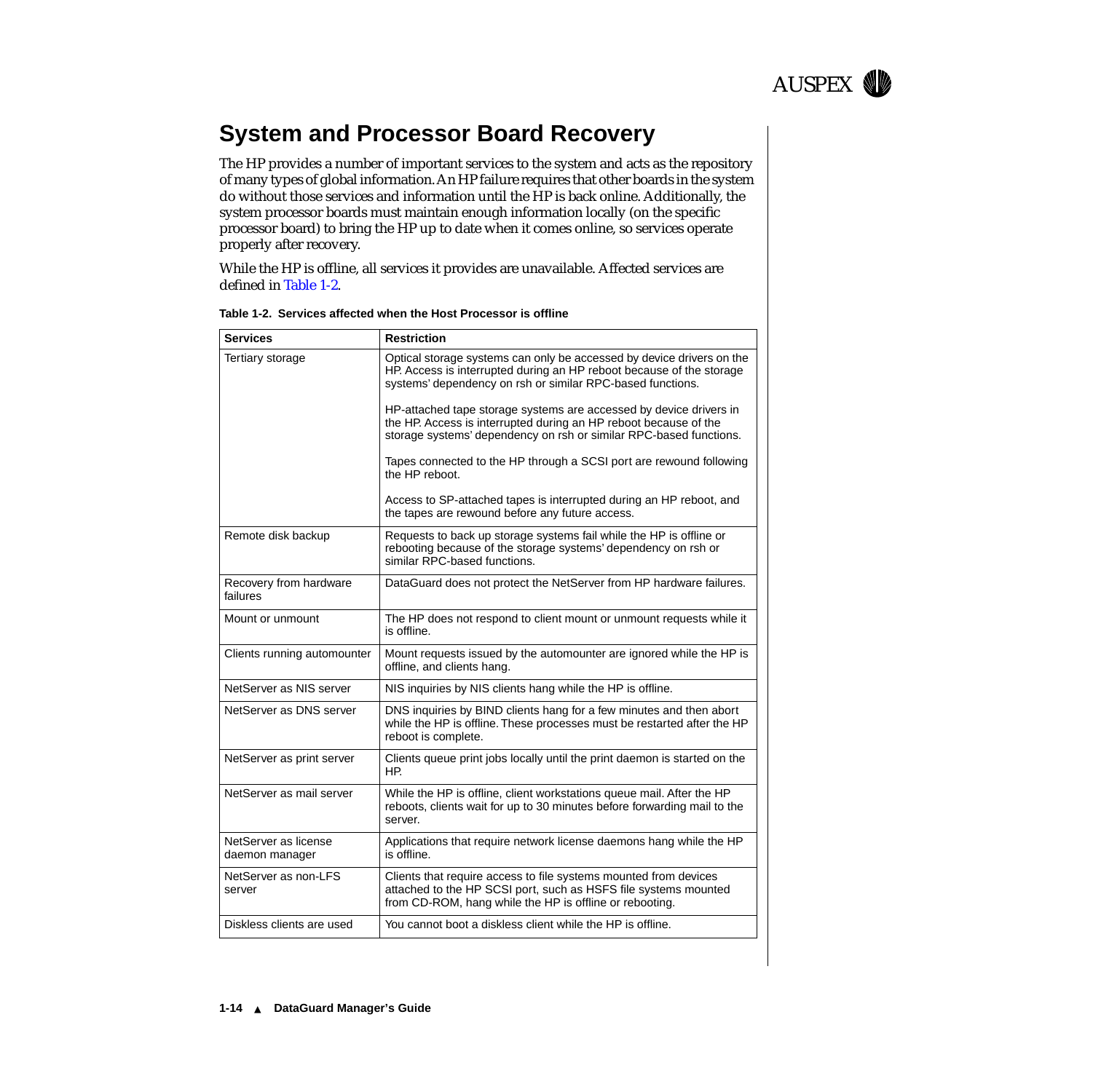

| <b>Services</b>                                    | <b>Restriction</b>                                                                                                                                                                               |
|----------------------------------------------------|--------------------------------------------------------------------------------------------------------------------------------------------------------------------------------------------------|
| X terminals using the<br>NetServer as a CPU server | The X terminal hangs until the HP reboot completes.                                                                                                                                              |
| Login session (telnet,<br>rlogin)                  | Login sessions are not available while the HP is offline and must be<br>restarted.                                                                                                               |
| Remote commands (rcp, ftp,<br>rsh)                 | Remote commands are not available while the HP is offline and must<br>be rerun.                                                                                                                  |
| Host-based SBus cards                              | The services provided by SBus cards are interrupted while the HP is<br>offline.                                                                                                                  |
| The $df(1L)$ command                               | During an HP reboot, the <b>df</b> (1L) command hangs if the client mounts a<br>host-exported file system on the NetServer.                                                                      |
| Host-exported file systems                         | Clients cannot access host-exported file systems.                                                                                                                                                |
| Host-based terminal<br>sessions                    | Any terminal session through the tty port on the HP is interrupted.                                                                                                                              |
| File system services                               | File system operations such as $fsck(8)$ , releasing an isolated file<br>system, restoring a dirty file system mirror, cloning, or expanding a file<br>system are not supported during a reboot. |
|                                                    | During an HP reboot, host processes are killed and must be restarted<br>after the reboot is complete.                                                                                            |
| Lock requests                                      | A client's application may hang while the HP is offline, but it continues<br>after hpreboot when clients reestablish file locks with the server.                                                 |
| Mount requests                                     | New mount requests are not available while the HP is offline.                                                                                                                                    |

#### **Table 1-2. Services affected when the Host Processor is offline (Continued)**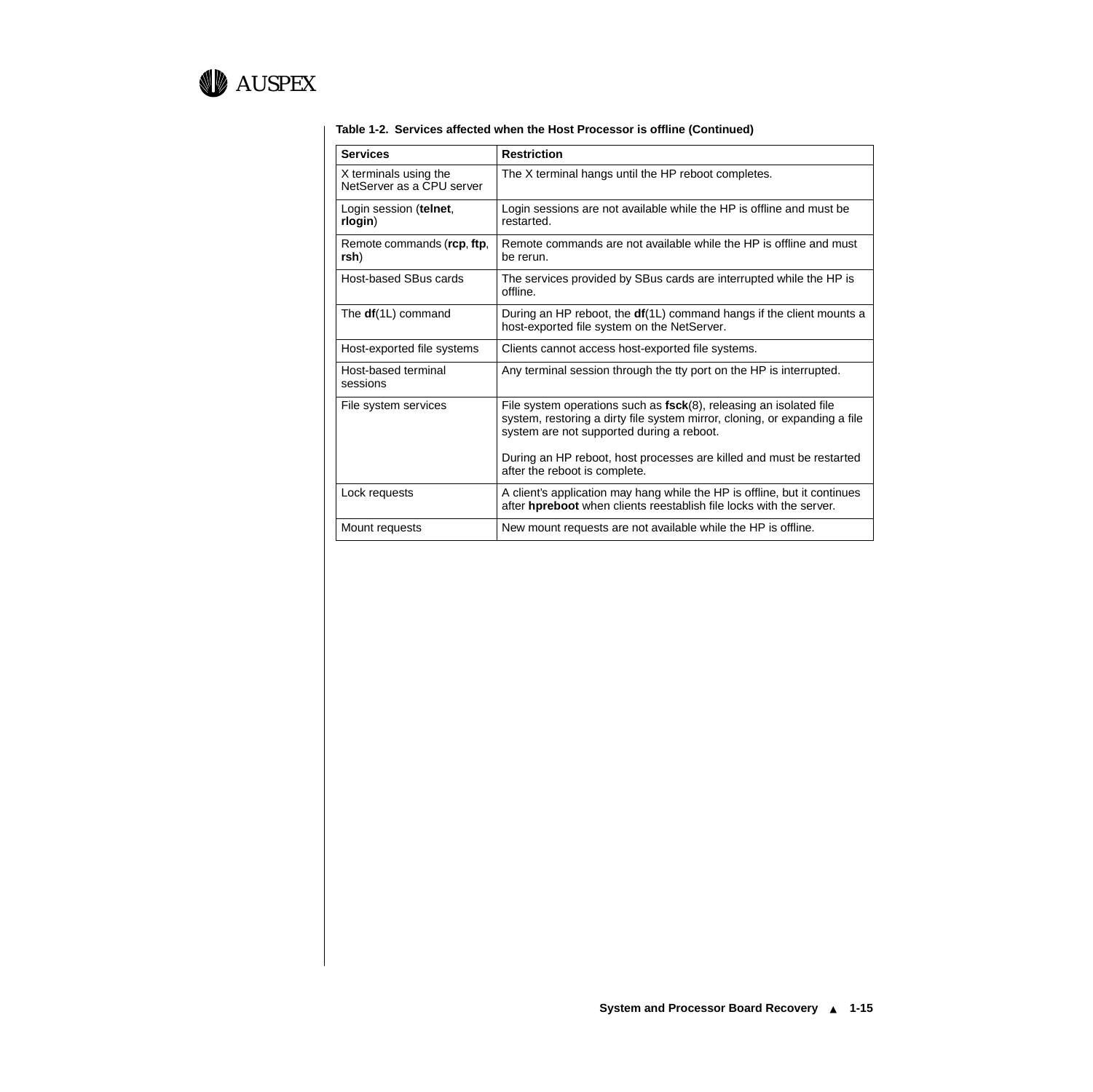

# <span id="page-15-0"></span>**DataGuard Limitations**

Certain situations cannot be resolved by an HP reboot. Table 1-3 lists such situations.

#### **Table 1-3. Situations that cannot be resolved by an HP reboot**

| <b>Situation</b>                             | <b>Limitation or restriction</b>                                                                                                                                                                                                                                                                                                                          |
|----------------------------------------------|-----------------------------------------------------------------------------------------------------------------------------------------------------------------------------------------------------------------------------------------------------------------------------------------------------------------------------------------------------------|
| Install a completely new<br>software release | An HP reboot does not download the NP, FP, and SP M16 images as<br>is needed with a completely new software release. For instance, an<br>upgrade from Auspex System Software 1.7 to 1.8 is not supported.<br>For the same reason, do not introduce software version mismatches<br>when replacing the vmunix kernel.                                       |
|                                              | When replacing the root disk with a backup disk, all configuration<br>tables, including /etc/vpartab, /etc/mtab, and fstab, must be identical<br>to the tables at the time of the HP reboot or shutdown.                                                                                                                                                  |
| Permanent HP hardware<br>failure             | DataGuard does not protect the NetServer from HP hardware<br>failures.                                                                                                                                                                                                                                                                                    |
| System-wide problems                         | Problems involving the HP and other boards (for example, a locked<br>inode on the FP) cannot be resolved by DataGuard.                                                                                                                                                                                                                                    |
| File system isolations                       | An HP reboot restores the system state, which does not fix mount or<br>file system isolation problems.                                                                                                                                                                                                                                                    |
| Isolated file systems and<br>$fsck(8)$       | If an isolated file system is in the process of an automatic $fsck(8)$<br>when an HP reboot occurs, the fsck process does not start again<br>upon rebooting. Such file systems remain isolated but are identified<br>on the console. File systems isolated by the operator remain isolated<br>as well and require an operator-initiated fsck and release. |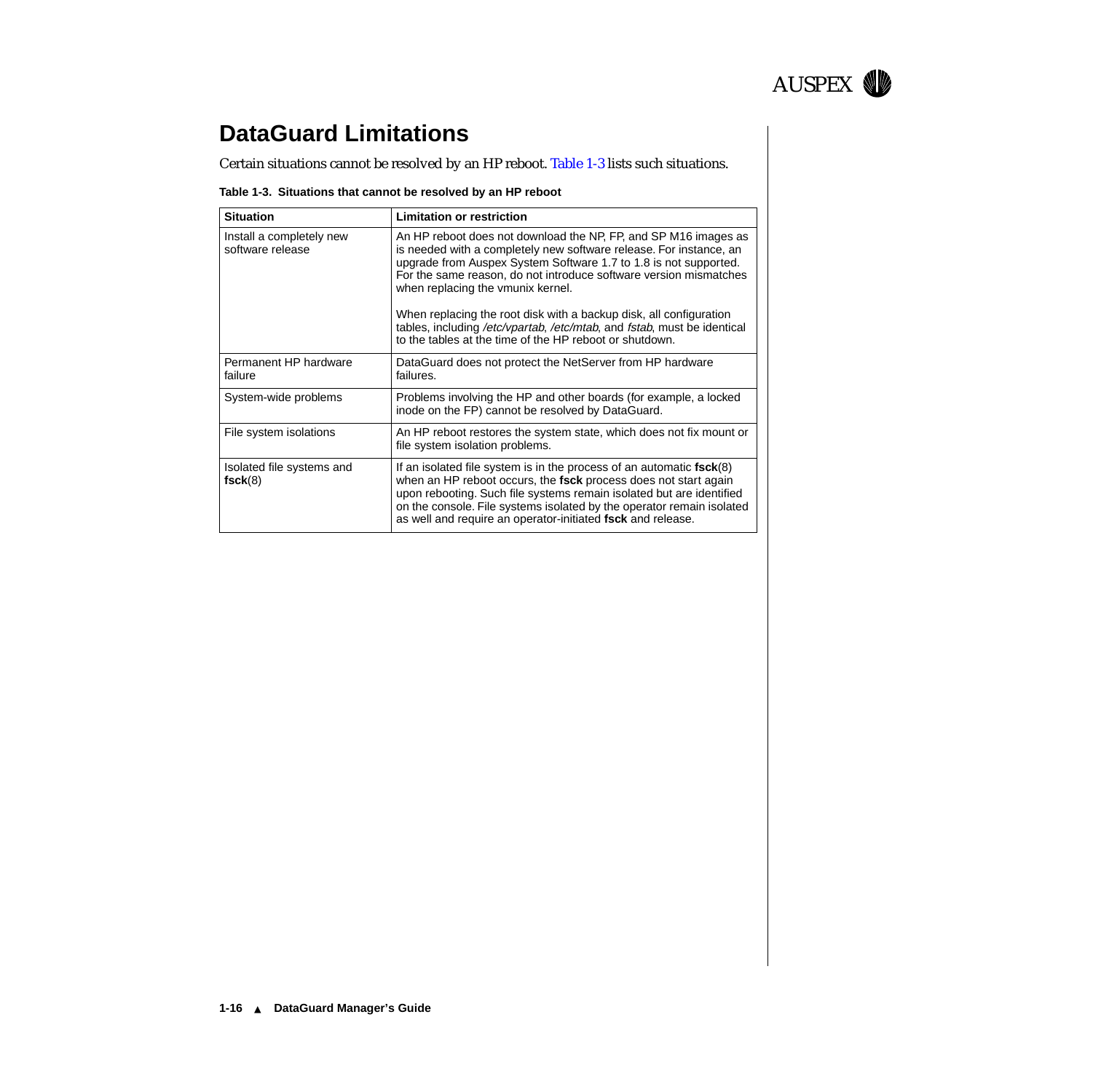<span id="page-16-0"></span>

# **Common Questions About DataGuard**

The following questions about DataGuard's operation assist you in understanding DataGuard's impact on your server's environment. The list includes questions about DataGuard's effect on other devices or on the system, as well as information regarding its use and operation.

▲ Does DataGuard run under all conditions?

If an NP, FP, or SP has caused a system crash, DataGuard is ineffective. DataGuard is effective only when the UNIX kernel or HP board cause a system crash or hang.

▲ Does DataGuard operate automatically until turned off?

Yes. DataGuard continues to operate while the UNIX kernel and HP are running. If UNIX or the HP crashes, DataGuard automatically attempts to reboot the HP.

▲ Is the NetServer's WarmStart feature affected by DataGuard?

DataGuard does not affect the NetServer's WarmStart feature.

▲ Does DataGuard affect **fsck** or cylinder group **fsck**?

DataGuard does not affect **fsck**. After DataGuard reboots the HP, file systems of type LFS that are exported by the FP are not checked; only host-mounted (UFS) file systems are checked.

▲ How does DataGuard affect other processors in the NetServer?

All processors continue to operate normally when DataGuard is installed and running.

▲ How do I order DataGuard?

DataGuard is an optional, separately priced product. A software license key is required to install the software. A separate key is required for each HP on which you plan to run DataGuard. Refer to ["Software Installation"](#page-22-0) on [page 2-23](#page-22-0) for additional information.

▲ Does DataGuard affect the virtual partitions?

Virtual partitions remain available to clients while the HP is offline.

▲ How do I start DataGuard after installation?

The installation process starts DataGuard unless specifically told not to. If you need to start DataGuard later, use the **ax\_enable**(8) command.

▲ In what situations is a system reboot required when using DataGuard?

You need to perform a full system reboot for any number of reasons; for example:

- Updating other processor (NP, FP, or SP) software
- Adding a new SBus card to the HP
- Adding memory modules to any processor
- Other boards in the system cause a reboot
- A hardware failure (other than peripherals) occurs in the system



**Note:** Contact your authorized service representative for system hardware upgrades.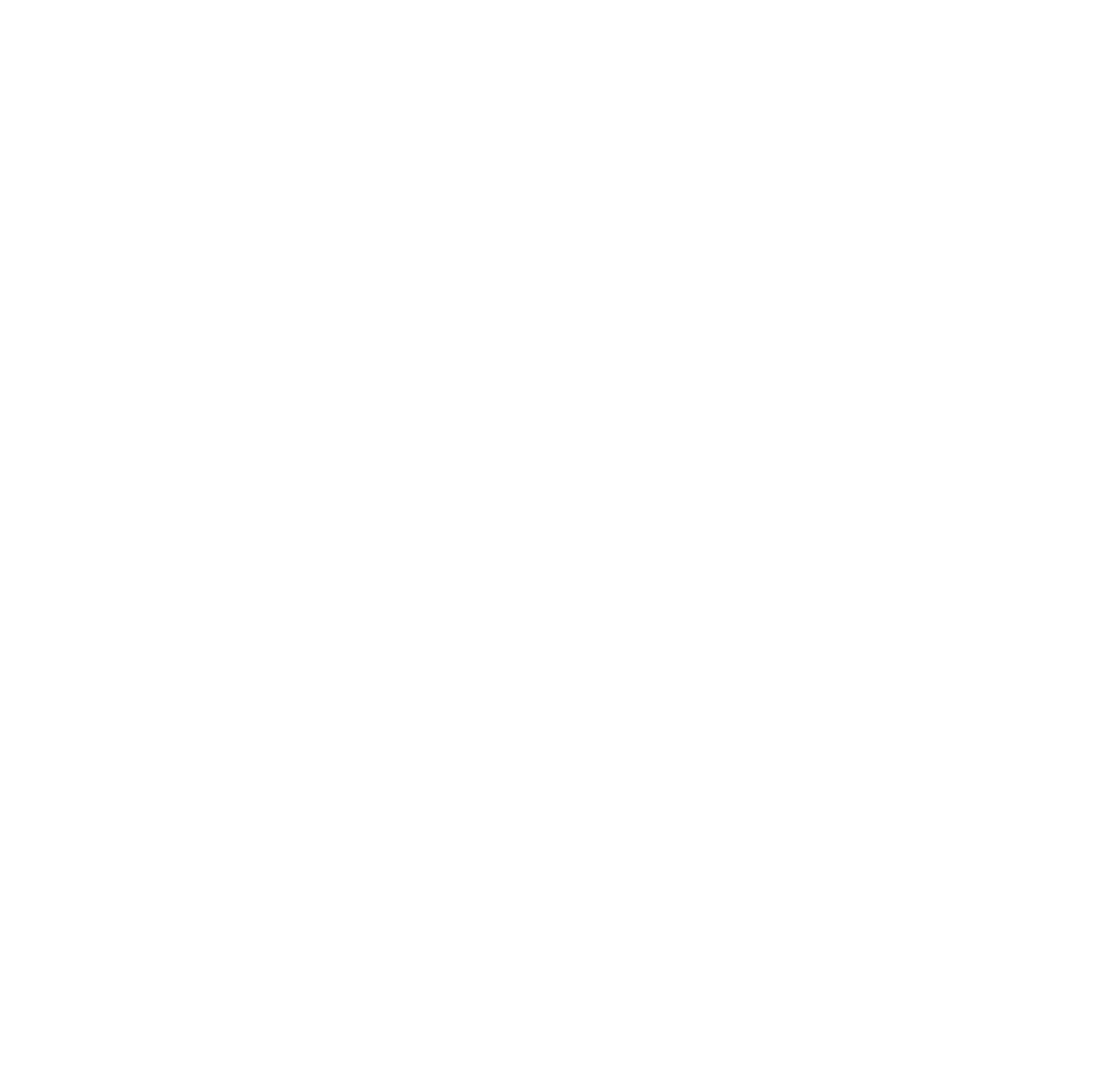

# **About This Chapter**

This chapter explains how to configure and install DataGuard for your environment. The procedures in this chapter assume that your NetServer is installed at your site and that you are familiar with the information in the *System Manager's Guide* and in your NetServer hardware documentation.

The instructions in this chapter assume the NetServer hardware is configured for use with Version 1.10 software. To display your system configuration, enter the **ax\_config** command at the system prompt:

# **ax\_config -d**

AUSPEX

Information about your NetServer's configuration appears.

This chapter covers the following topic:

- ▲ [Installation Planning](#page-19-0)
- ▲ [Software Installation](#page-22-0)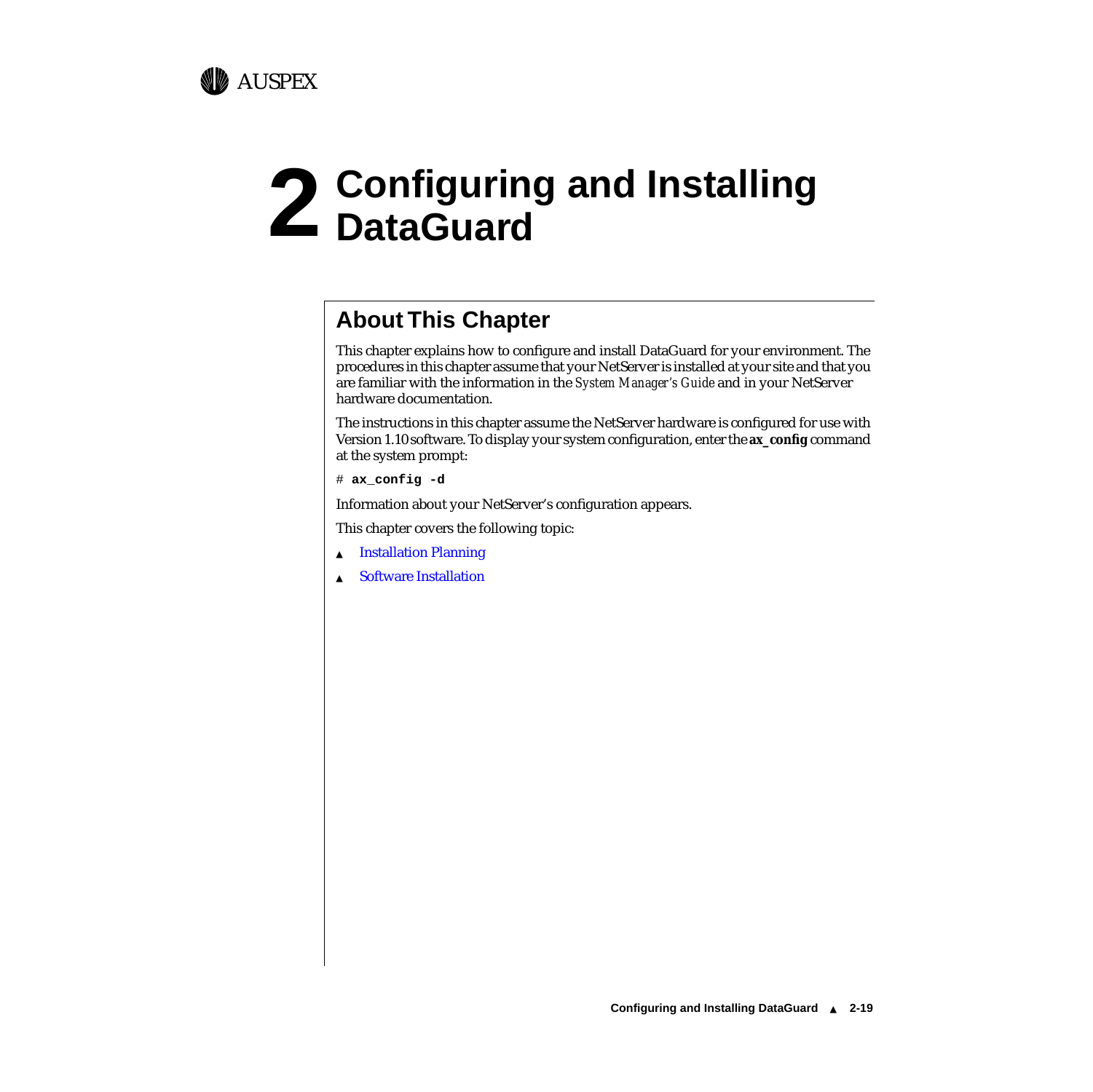

# <span id="page-19-0"></span>**Installation Planning**

This section reviews information you need to know before installing DataGuard on the NetServer.

#### **Obtaining a Software License Key**

DataGuard requires a software license key before installation on the server. A separate license key is required for each NetServer on which you plan to install DataGuard. A license key can be either a demonstration or a purchase license. A demonstration license allows full use of DataGuard until the demonstration license expires and the system is rebooted. The expiration date is included in the license key that is returned to you.

A purchase license key requires Auspex purchase order and sales order numbers and does not have an expiration date. Contact your Auspex sales representative or distributor for sales order and purchase order numbers.

You can obtain a key with the **ax\_request\_key**(8) command. **ax\_request\_key** prompts you for order information and sends email to Auspex with the appropriate NetServer information. An automatic email response returns the key text to you. If you do not have email or Internet access, **ax\_request\_key** can save the information in a file that you can then print and fax to Auspex. The U.S. fax number is (408) 566-2359. A fax sent early in the day Monday through Friday generates a return the same day. Fax requests at other times generate a return in the next business day. If your site cannot communicate with Auspex through email or fax, call Auspex Technical Support, who can generate a key for you if you already have sales and purchase order numbers.

You must run **ax\_request\_key** for each NetServer on which you plan to install DataGuard. Because the license is mailed to the userid that invokes **ax\_request\_key**, do not run it as root.

#### **To obtain a software license key**

- 1. Type **ax\_request\_key** at the prompt:
	- # **ax\_request\_key**

**ax\_request\_key** then prompts you for system and site information. All default information in the prompts comes from the local NetServer. Be sure to replace the defaults with correct information if the license is for another NetServer. [Table 2-1](#page-20-0) describes the system and site information entries in the following example:

You will be asked questions to obtain information required to request a key. Some of the questions have a default value obtained from your system enclosed in [square brackets]. If the default value is correct, just press <RETURN>

Customer Name? **ABC Company** Purchase Order Number? **99999** Sales Order Number? **999**

For a demonstration license, use the word demo for the purchase and sales order numbers and add the letter "D" to the product number. For instance, the entry at "Product Number?" for a demonstration license is 6011D. The following example is for a purchase license: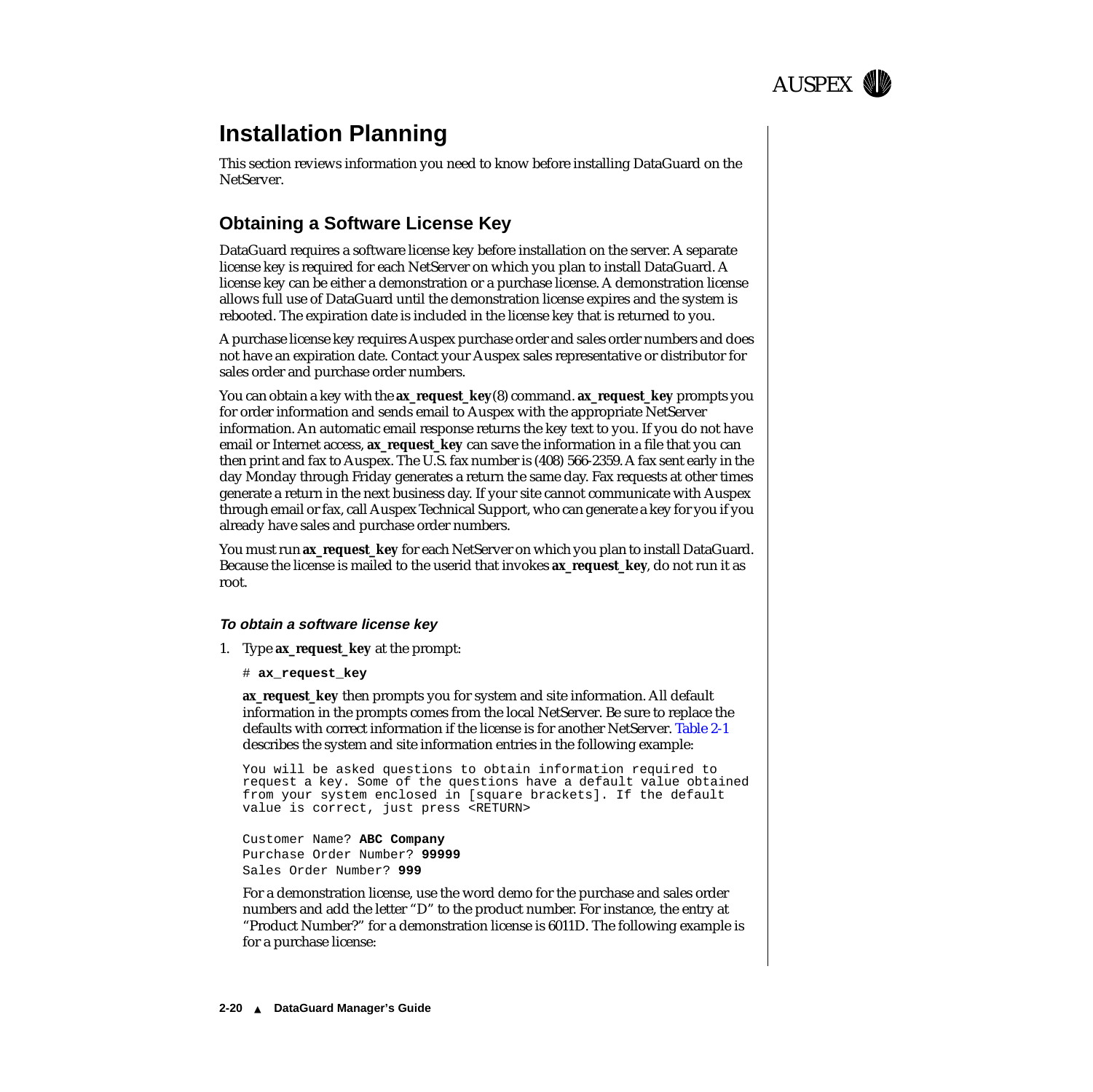<span id="page-20-0"></span>

```
Product Number? 6011
HP Serial Number? [4321] 
Host Id? [0x1a001234] 
Host Name? [host1] 
System Serial Number? [M0123] 
Additional email address to respond to? [ ]
Notes/Comments? [ ]
```
#### **Table 2-1. ax\_request\_key system and site information**

| ax request key prompt       | System and site information                                                                                                                                                                                                                                                                                               |
|-----------------------------|---------------------------------------------------------------------------------------------------------------------------------------------------------------------------------------------------------------------------------------------------------------------------------------------------------------------------|
| Customer name               | Automatically derived from /var/adm/config.report                                                                                                                                                                                                                                                                         |
| Purchase order number       | For a demonstration license key, the word demo. For a purchase license<br>key, your customer purchase order number.                                                                                                                                                                                                       |
| Sales order number          | For a demonstration license key, the word demo. For a purchase license<br>key, an Auspex sales order number. Contact your Auspex sales<br>representative.                                                                                                                                                                 |
| Product number              | DataGuard product number: 6040 for Model 150 machines, 6010 for<br>Model 250 machines, and 6011 for Model 600, 700, and 800 machines.                                                                                                                                                                                     |
|                             | To order a free demonstration license, add 'D' to the end of the product<br>number; for example, 6011D.                                                                                                                                                                                                                   |
| HP serial number            | Host Processor serial number, which you can obtain from ax_config.<br>Automatically set to the HP serial number of the current system.                                                                                                                                                                                    |
| Host ID                     | System host ID, which you can obtain from the system hostid<br>command. If executing on a machine on which you intend to install<br>DataGuard, you do not have to enter this value.                                                                                                                                       |
| Host name                   | Host name of NetServer on which you intend to run DataGuard. If<br>executing on a machine on which you intend to install DataGuard, you<br>do not have to enter this value.                                                                                                                                               |
| System serial number        | NetServer system serial number, which you can obtain from ax_config.<br>If executing on a machine on which you intend to install DataGuard, you<br>do not have to fill in this field. You can find the value either in the<br>/var/adm/config.report file or the top left corner of the back of the<br>NetServer cabinet. |
| Email address to respond to | Responds to the sender's user ID automatically. This entry specifies<br>others to whom you want to send mail regarding the key request.                                                                                                                                                                                   |
| Notes/comments              | If sending a fax, enter the fax number to which you want key information<br>sent. You are limited to a single line of 255 characters maximum.                                                                                                                                                                             |

#### 2. Enter the appropriate information for your site.

The system displays the information you provide; for example:

```
These are the values you have entered
------------------------------------------------------------
Customer: ABC Company
P.O. #: 99999
S.O. #: 999
Product #: 6011
HP Serial: 4321
Hostid: 0x1a001234
Hostname: host1
System Serial #: M0123
```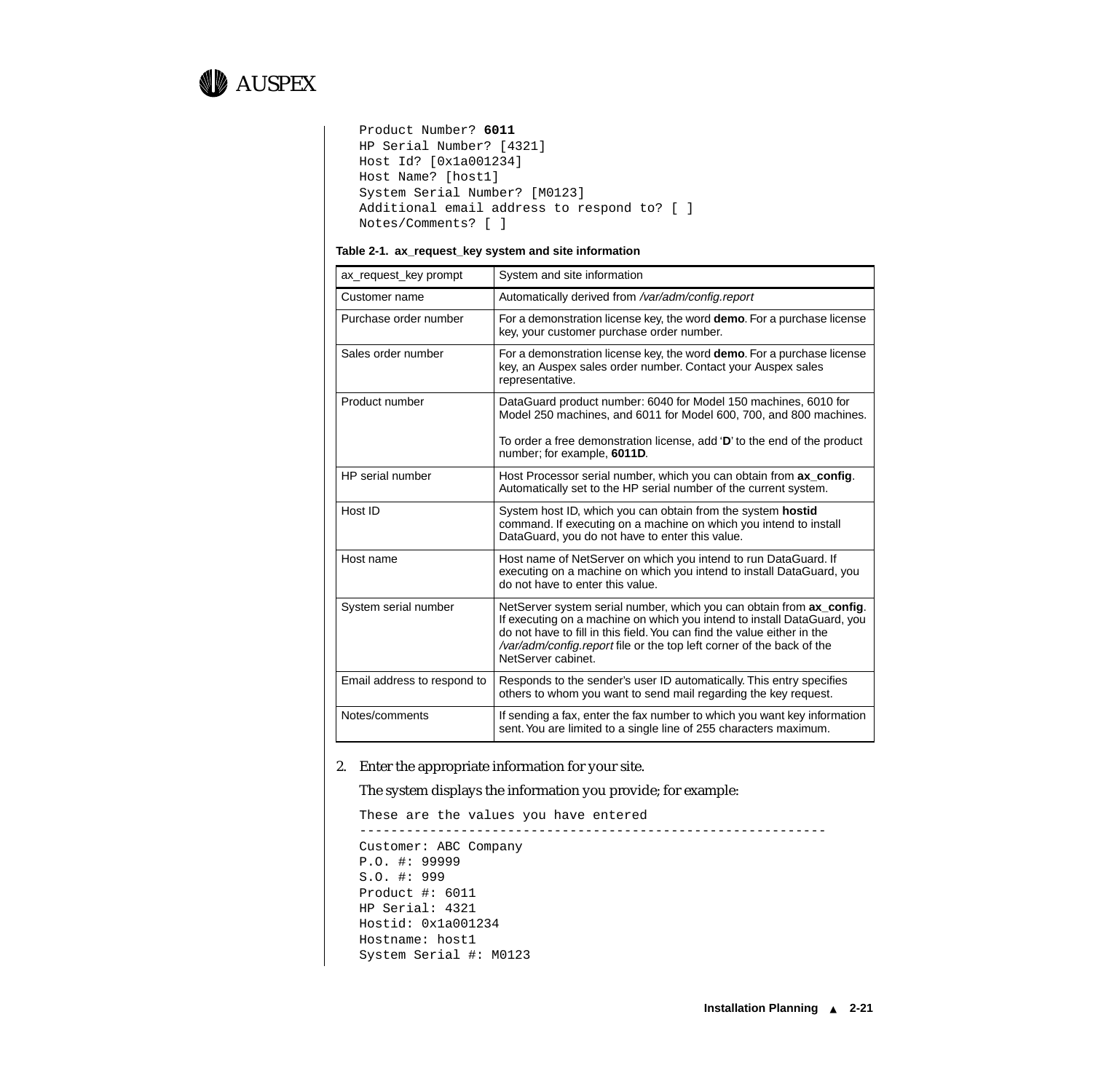

```
Respond To: JohnDoe@ABC.com
Notes: none
------------------------------------------------------------
Mail to Auspex, Edit, Save, or Quit? [MESQ]
```
3. Type **M** to mail the information, **E** to change the information, or **S** to save the information to a file.

When you type **M**, the system responds with:

The above form has been mailed to Auspex

If you save the information to a file, you can email the file to *keymaster@auspex.com* or print and fax the information (along with your fax number) to Auspex. If you email the file, you must include "OPF key request" as the subject line to receive a response. If you fax the file, Auspex verifies the information and returns a fax containing the key. The U.S. fax number is (408) 566-2359.

This completes the procedure for obtaining a key. After receiving a response, follow the installation instructions included with the key to install the license key.

#### **Using Package Tools**

The package tools allow you to install DataGuard from the Auspex Premier Software Series CD-ROM shipped with your system. Package tools are the standard SVR4 package utilities, which are shipped as part of the Auspex system software. The tools allow you to add, check, remove, and display information about DataGuard. The basic commands are:

**pkgadd(1M)** – Transfers the contents of a software package from the distribution medium, and installs it onto a system. Messages from this command display on the console and are written to the file */var/log/pkgadd.log* on the target drive and */tmp/pkgadd.log* on the current root drive.



**Note: pkgadd**(1M) sets userid to *install*, if it exists; otherwise, it sets userid to *root*. If you have a userid of *install* set up, it must have superuser permission or the **pkgadd** will fail. Either remove or rename the *install* userid, or give the *install* userid superuser permissions.

- ▲ **pkgchk(1M)** Checks the accuracy of installed files or, by using the **-l** option, displays information about package files.
- ▲ **pkgrm(1M)** Removes a previously or partially installed package from the system. Messages from this command display on the console and are written to the file */var/log/pkgrm.log* on the target drive and */tmp/pkgrm.log* on the current root drive.
- ▲ **pkginfo(1)** Displays information about software packages installed on the system.

For more information, refer to the man pages for these commands: **pkgadd**(1M), **pkgchk**(1M), **pkgrm**(1M), and **pkginfo**(1M).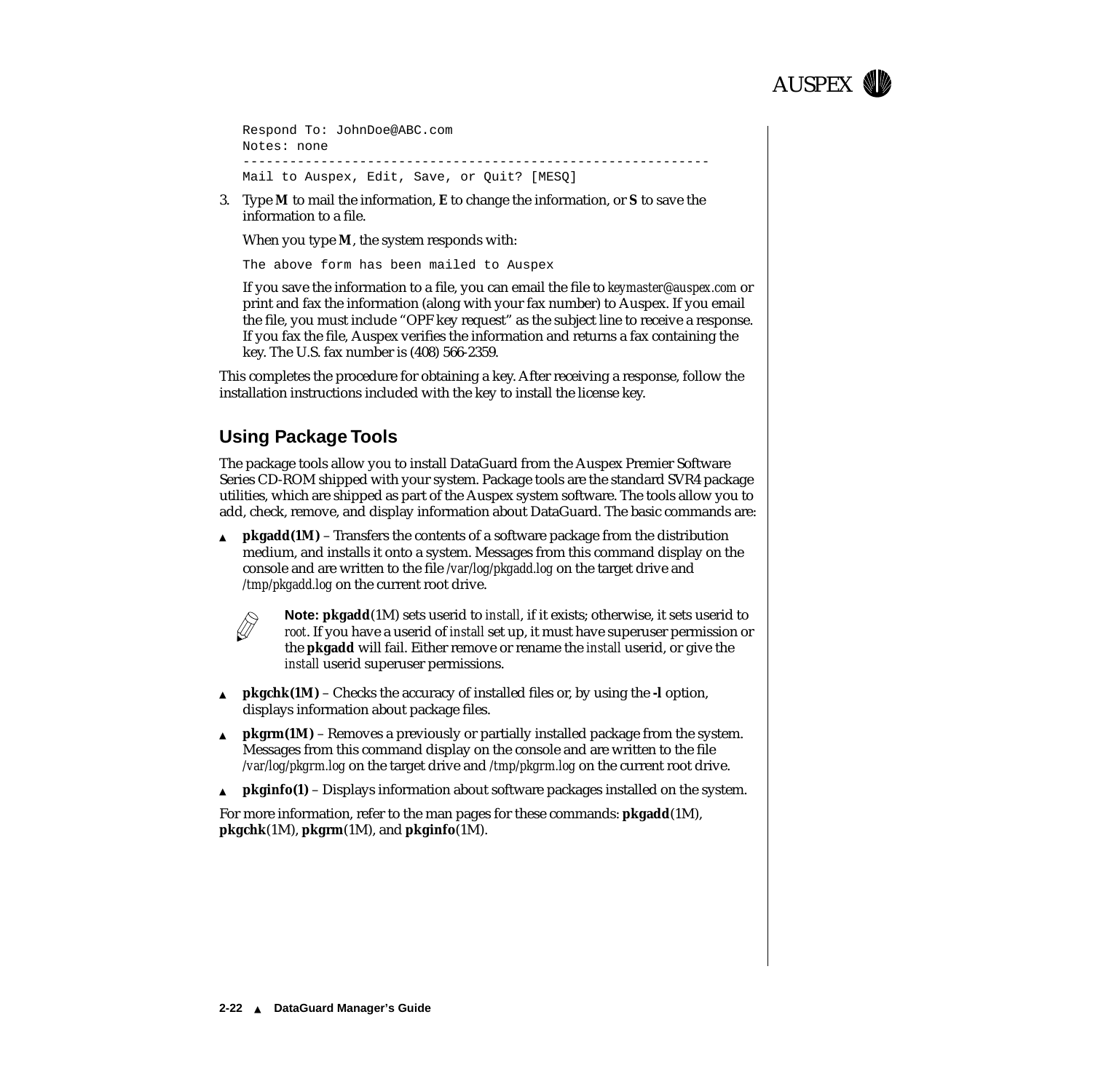<span id="page-22-0"></span>

# **Software Installation**

This section describes how to install the DataGuard software key and license. Before installing DataGuard software, verify that you have the required configuration.



**Recommendation:** After completing the installation, test the new software to verify that the updated root drive is usable (for example, it boots, runs, and the newly added features work). If everything works correctly, clone the entire root disk to an alternate root disk using the **ax\_sputil**(8) command with the **copy** option. Alternatively, copy each file system on the root disk to an alternate root disk using the **ax\_clonefs**(8) command on each file system.

To install the softwrae key and licsense

1. Install the software key and license. The mail that was returned to you after using the **ax\_request\_key**(8) command includes a script that installs the key and license. Here is an example of that script. Delete the message header and the "Cut Here" line, then execute the file with the **sh**(1) command.

```
# ----------------Cut Here--------------------------
# This message installs a key and license.
# All you have to do is save the mail to a file,
# delete the header, and sh the resulting file.
#
# Product: AXdguard
# hostname: host1
# hostid: 0x1a001234
echo installing AXdguard key
echo AXdguard 0xaaaf3fc /etc/install/AXdguard.lic > /tmp/ax_keys
grep -v AXdguard /etc/install/ax_keys >> /tmp/ax_keys 2> /dev/null
cp /tmp/ax_keys /etc/install/ax_keys
rm /tmp/ax_keys
echo installing AXdguard license
echo begin 644 /etc/install/AXdguard.lic > /tmp/license.$$
cat <<\LICENSE >> /tmp/license.$$
M3T+J8J:,^!W]E:W?RAMI%GO((KGDUP74G!Y@+^*@ZO8Q " ['D%T!':D<G)P
*EFQB=J"+77"6(*W?
end
```

```
LICENSE
uudecode /tmp/license.$$
rm /tmp/license.$$
echo "Completed installation of AXdguard key and license"
echo "Checking AXdguard license"
ax_checklicense AXdguard
```
The license and key shown, 0xaaaf3fc, are examples. The license and key you receive are unique values for your system.

Mount the Premier Software Series CD-ROM; for example:

# **mount -rt hsfs /dev/acd1 /cdrom**

This command mounts the CD in drive slot 1 on */cdrom*.

2. Mount */usr* with read/write privilege: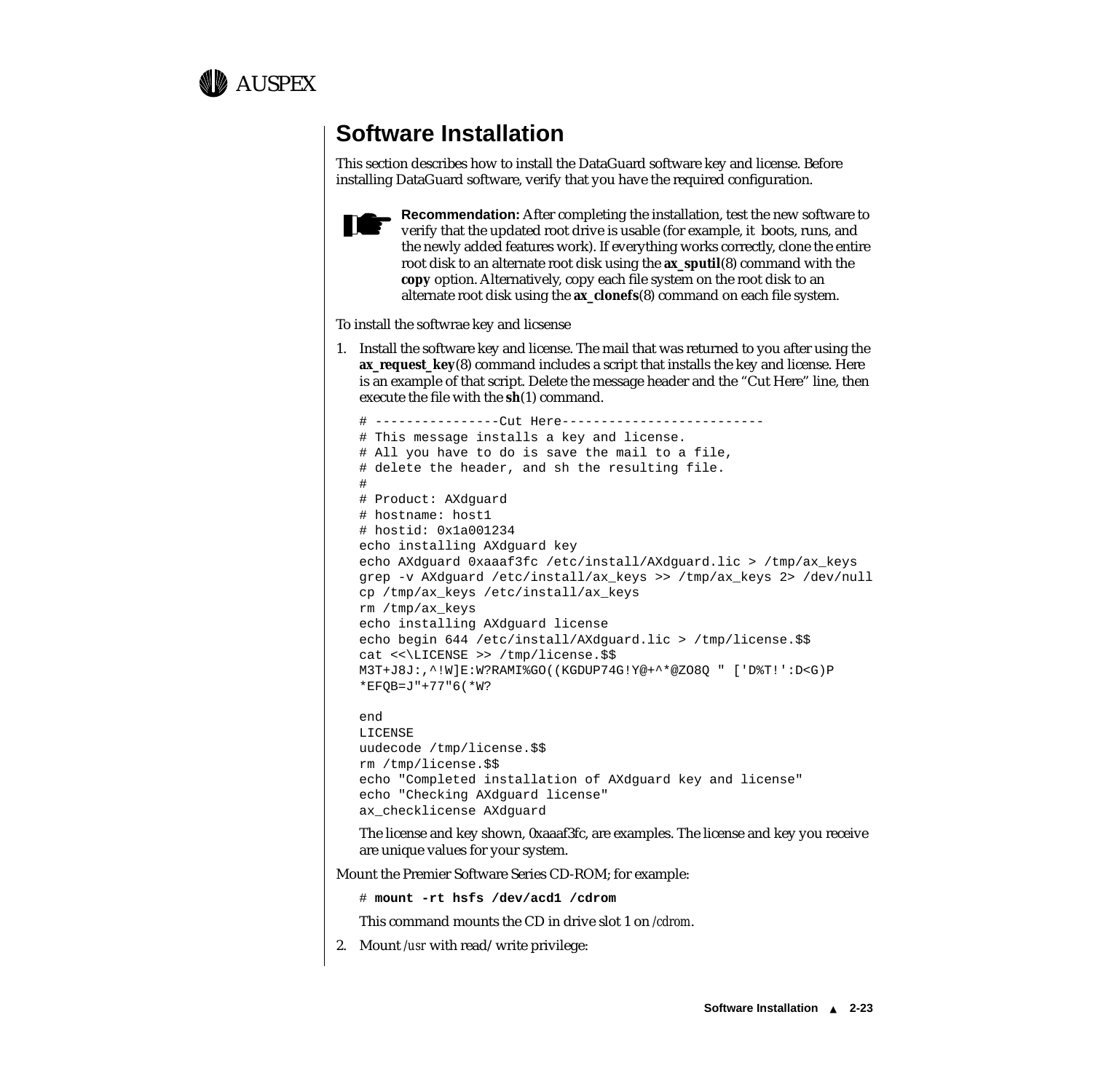

# **mount -o remount,rw /usr**

3. Add the software package to the server by entering the following command:

# **pkgadd -d /cdrom**

The system prompts you to select a software package from a list similar to the following.

pkgadd session started on Tue Jan 14 15:28:47 PST 1998 The following packages are available:

| $\mathbf{1}$  | AXatm2       | ATM <sub>2</sub>                  |
|---------------|--------------|-----------------------------------|
|               |              | (HP-VII, HP-VIII) 1.10            |
| $\mathcal{L}$ | AXbackup     | FastBackup                        |
|               |              | (HP-VII, HP-VIII) 1.10            |
| 3             | AXdquard     | DataGuard                         |
|               |              | (HP-VII, HP-VIII) 1.10            |
| 4             | AXdocs       | Auspex System Documentation       |
|               |              | (HP-VII, HP-VIII) 1.10            |
| 5             | AXdrvgrd     | DriveGuard                        |
|               |              | (HP-VII, HP-VIII) 1.10            |
| 6             | AXftp        | NP Resident FTP                   |
|               |              | (HP-VII, HP-VIII) 1.10            |
| 7             | AXsrvqrd     | ServerGuard                       |
|               |              | (HP-VII, HP-VIII) 1.10            |
| 8             | AXEC1        | EtherChannel                      |
|               |              | (HP-VII, HP-VIII) 1.10            |
| 9             | AXNeTsrv     | NeTservices Products              |
|               |              | (HP-VII, HP-VIII) 1.10            |
|               | 10 AXNTadmin | NeTservices Administration        |
|               |              | (HP-VII, HP-VIII) 1.10            |
|               | 11 AXNTBios  | NeTservices Concepts and Planning |
|               |              | (HP-VII, HP-VIII) 1.10            |
|               |              |                                   |

Select package(s) you wish to process (or 'all' to process all packages). (default: all) [?,??,q]:

where ? is a one-digit entry, and ?? is a two-digit entry.

4. Enter the number 3 for the DataGuard package.



**Note:** If you are installing the optional products document package only, you do not need a key.

The system responds with:

```
Processing package instance <AXdguard> from </cdrom>
AXdguard DataGuard
              (HP-VII,HP-VIII) 1.10
```
**pkgadd** installs the selected package on the NetServer.

5. Enter **y** to start DataGuard after installation. Use **ax\_enable** to start DataGuard if the product is installed but not activated immediately after installation. The installation process then continues with these messages:

## Processing package information.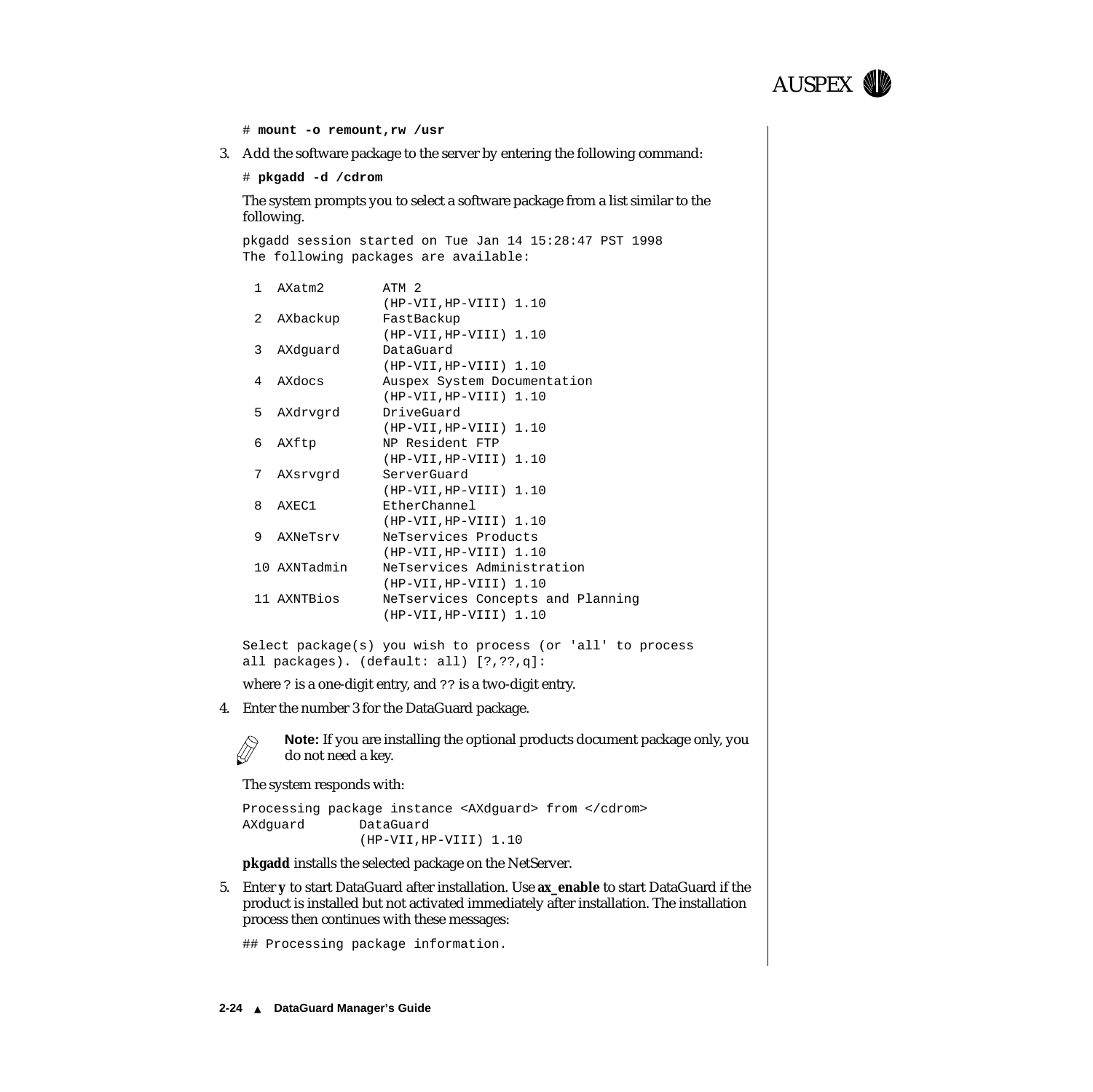# AUSPEX

```
## Processing system information.
   ## Verifying package dependencies.
   WARNING:
   The <AXbase> package "Auspex Base Release" is a prerequisite 
   package and should be installed. Allowable instances include (in 
   order of preference:) 
   1.10
   Do you want to continue with the installation of this package 
   [y,n,?]
6. Enter y to continue with the installation. The system responds with:
   ## Verifying disk space requirements.
   ## Checking for conflicts with packages already installed.
   ## Checking for setuid/setgid programs.
   This package contains scripts which will be executed with 
   super-user permission during the process of installing this 
   package.
   Do you want to continue with the installation of this package 
   [y,n,?] 
7. Enter y to continue with the installation.
   Installing DataGuard as <AXdguard>
   ## Installation of part 1 of 1 is complete.
   ## Executing postinstall script.
   Installation of <AXdguard> was successful. 
   The following packages are available:
    1 AXatm2 ATM 2
                     (HP-VII,HP-VIII) 1.10
    2 AXbackup FastBackup
                     (HP-VII,HP-VIII) 1.10
    3 AXdguard DataGuard
                     (HP-VII,HP-VIII) 1.10
    4 AXdocs Auspex System Documentation
                     (HP-VII,HP-VIII) 1.10
    5 AXdrvgrd DriveGuard
                     (HP-VII,HP-VIII) 1.10
    6 AXftp NP Resident FTP
                     (HP-VII,HP-VIII) 1.10
    7 AXsrvgrd ServerGuard
                     (HP-VII,HP-VIII) 1.10
    8 AXEC1 EtherChannel
                     (HP-VII,HP-VIII) 1.10
    9 AXNeTsrv NeTservices Products
                     (HP-VII,HP-VIII) 1.10
    10 AXNTadmin NeTservices Administration
                     (HP-VII,HP-VIII) 1.10
    11 AXNTBios NeTservices Concepts and Planning
                     (HP-VII,HP-VIII) 1.10
   Select package(s) you wish to process (or 'all' to process
   all packages). (default: all) [?,??,q]:
```
8. Enter **q** to quit the **pkgadd** routine.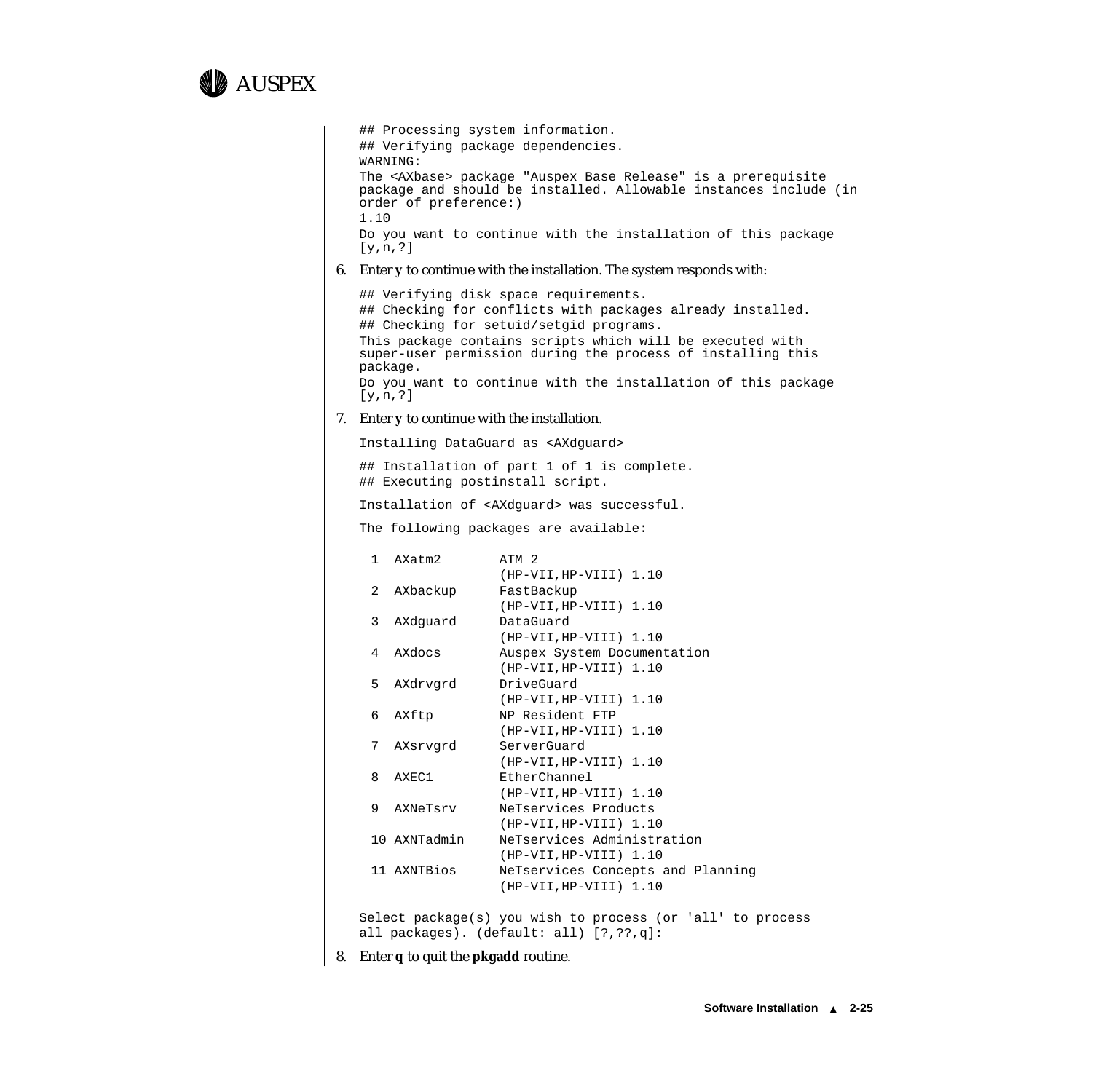pkgadd session finished on Tue Jan 14 15:28:50 PST 1998

A log of this session of pkgadd is at /tmp/pkgadd.log on the current root disk, and at /var/log/pkgadd.log on the target disk.

- 9. Verify the installation using **chroot** with the **pkgchk** command:
	- # **/usr/bin/pkgchk -l AXdguard**
- 10. Unmount the Premier Software Series CD-ROM and the disks:
	- # **umount /cdrom**

This completes the installation procedure. If you maintain an alternate root disk, clone the root disk to an alternate root disk using the **ax\_sputil**(8) command with the **copy** option.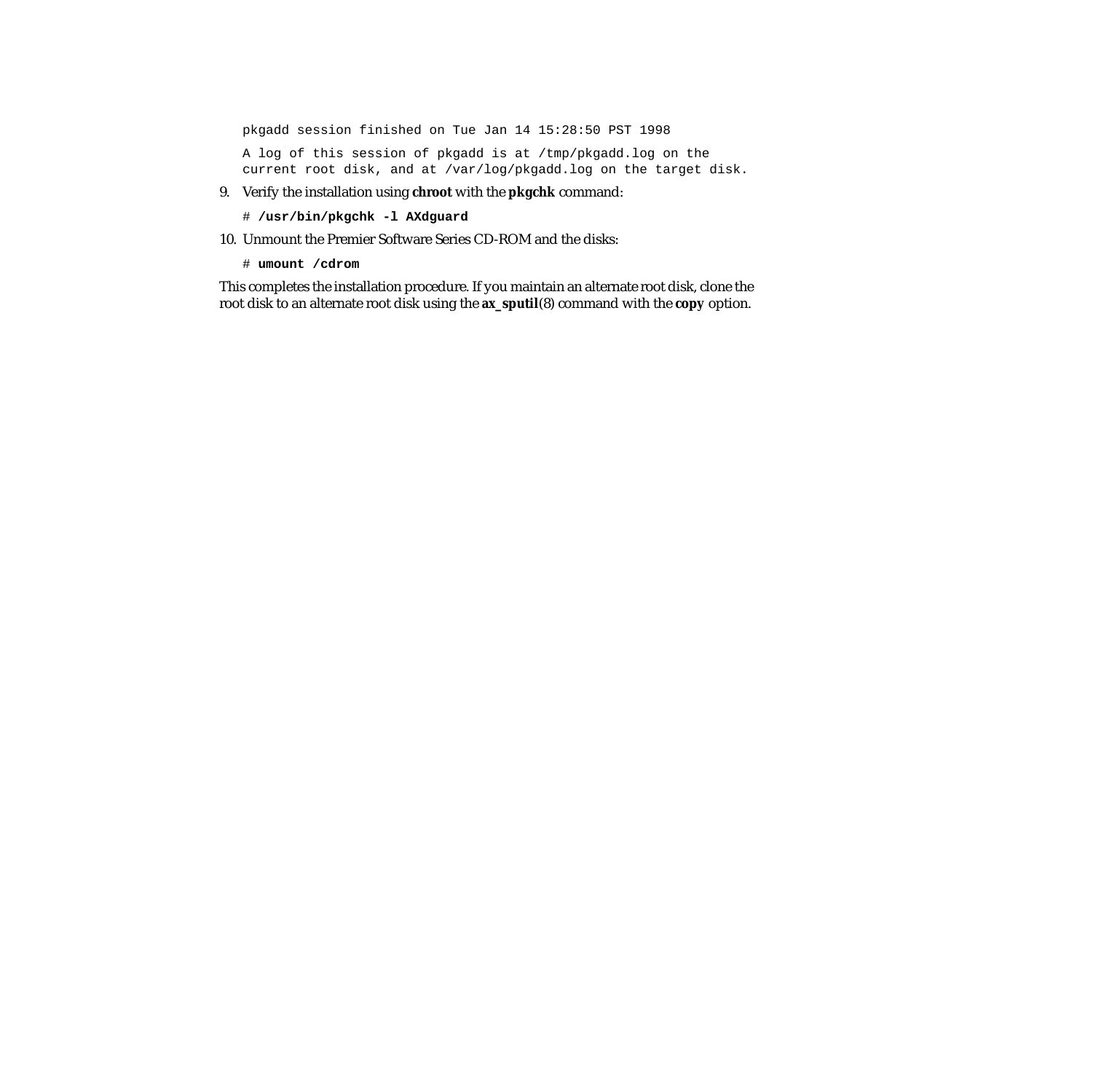

# **About This Chapter**

AUSPEX

This chapter provides the procedures and commands for rebooting the Host Processor with DataGuard. This chapter also describes the commands that shut down a server and standard messages that are displayed as part of a normal reboot process.

Before you reboot the server, familiarize yourself with the **boot**(8s), **reboot**(8), **halt**(8), and **shutdown**(8) commands for single- and multiuser mode described in the *System Manager's Guide*. Versions of these commands for use with DataGuard are described in ["DataGuard](#page-27-0)  [Commands.](#page-27-0)"

This chapter covers the following information:

- ▲ [DataGuard Commands](#page-27-0)
- ▲ [Rebooting the Host Processor](#page-28-0)
- ▲ [Shutting Down or Halting the Host Processor](#page-30-0)
- ▲ [DataGuard Boot Messages](#page-31-0)
- [DataGuard Halt Messages](#page-34-0)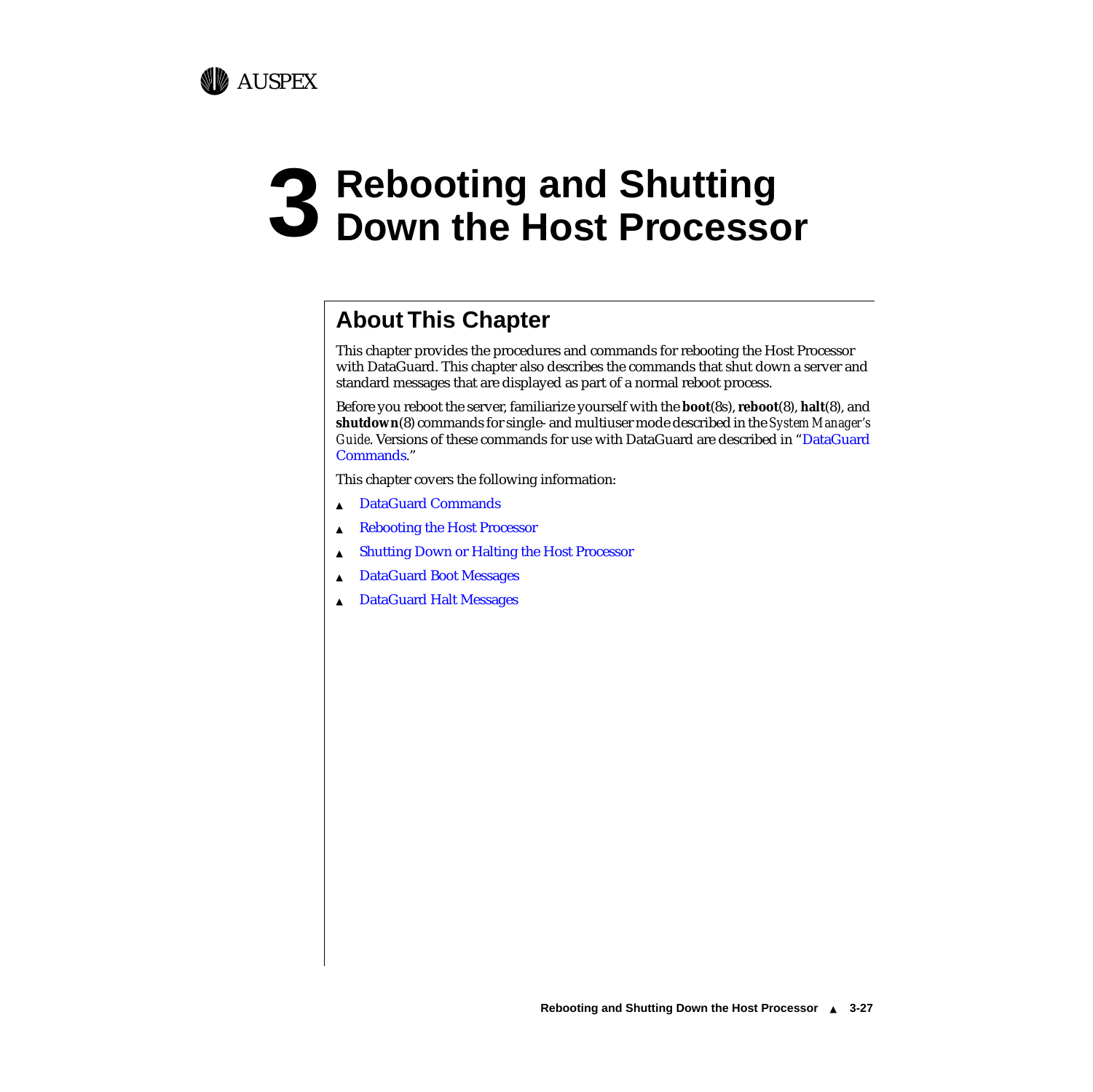

# <span id="page-27-0"></span>**DataGuard Commands**

The commands for DataGuard are:

- hpreboot
- hpshutdown
- hphalt
- ▲ **hpboot**

The DataGuard commands have the same function as the **boot**(8s), **reboot**(8), **halt**(8), and **shutdown**(8) commands, except the DataGuard commands apply only to the HP. Invoking the DataGuard commands when DataGuard is not active gives an error message directing you to use the non-DataGuard equivalent commands.

If you want to reboot the HP operating system from single- or multiuser mode without affecting the rest of the system, use the **hpreboot** command.



**Note:** If you want to get crash dumps from all processors, then all processors must be rebooted. Use the <**Break**> key to get to the PROM monitor prompt, and then give the following command, which gives crash dumps and reboots all processors:

HP> **go 0**

If you want to shut down or halt the HP operating system without affecting the rest of the system, use the **hpshutdown** or **hphalt** command.

To boot only the HP from the PROM monitor, use the **hpboot** command.

Alternatively, you can use the **-p** option with the existing **reboot**, **shutdown**, or **halt** commands to invoke DataGuard features. Refer to the following procedures.



**Note:** At any time, regardless of whether DataGuard is installed, you can perform a full system shutdown, halt, or reboot by using the standard UNIX **reboot**, **halt**, or **shutdown** commands.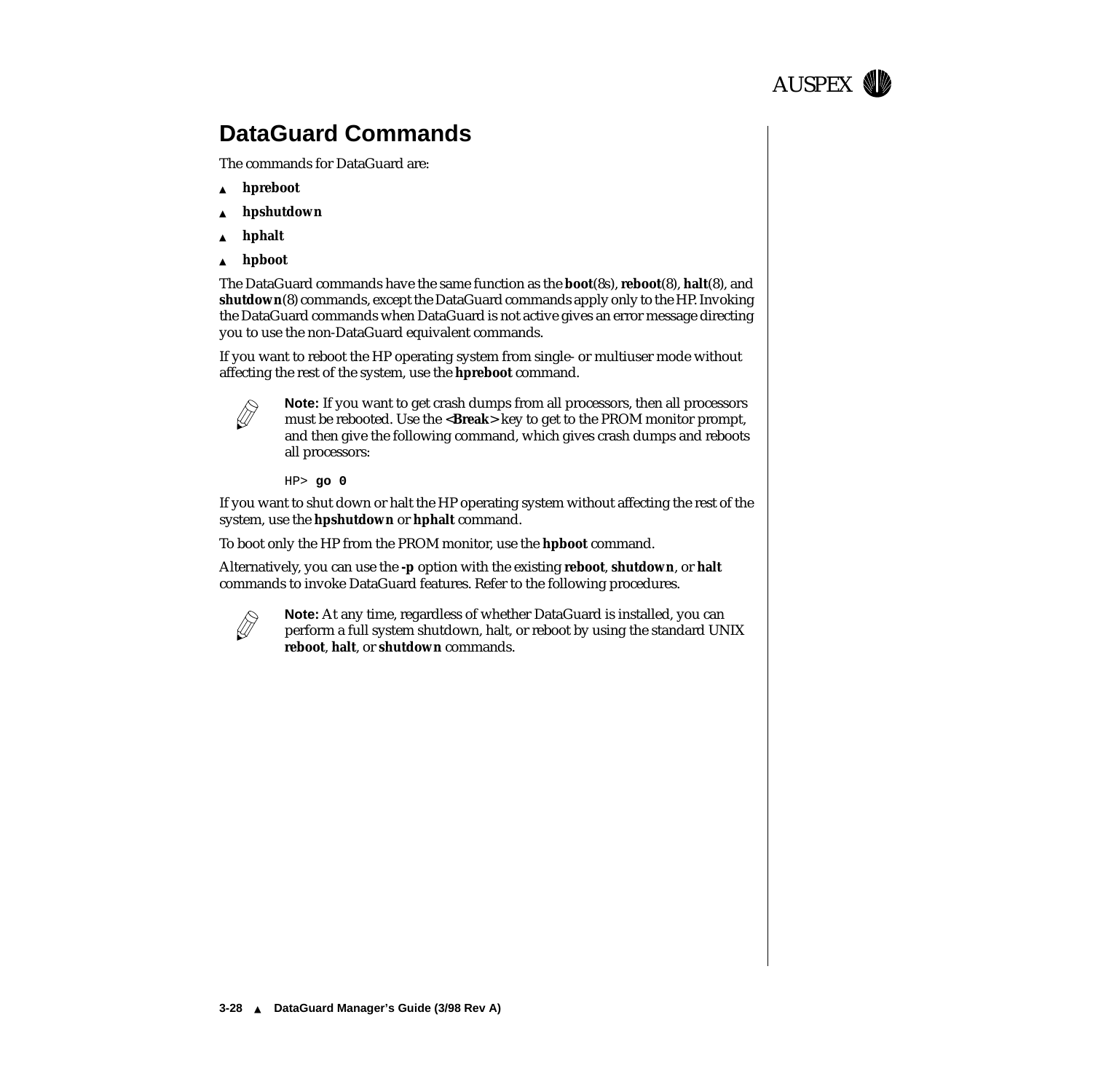<span id="page-28-0"></span>

# **Rebooting the Host Processor**

These procedures explain rebooting the HP from single- or multiuser mode or from PROM monitor mode.

#### **Rebooting the Host Processor from Single- or Multiuser Mode**

This procedure explains commands you enter and shows system responses.

If you are in multiuser mode, enter the **hpshutdown** command; for example:

# **hpshutdown -lr +5 "Planned Host Processor shutdown in 5 minutes"**

where **-l** sends a message only to users who are logged in, **-r** specifies the reboot option, **+5** is the time in minutes before operating system shutdown, and the text string is a message to users regarding the operating system shutdown.

If you are in single-user mode, enter the **hpreboot** command as follows:

```
# hpreboot
```
The NetServer displays the following:

```
Aug 25 10:48:07 host1 hpreboot: hpreboot invoked by root
Aug 25 10:48:08 host1 syslogd: going down on signal 15
Aug 25 10:48:08 ax nfsd: Got SIGTERM. Ignoring.
Aug 25 10:48:08 AX_STATD: Got SIGTERM. Exiting.
Aug 25 10:48:08 ax_statd2: Got SIGTERM. Exiting.
Aug 25 10:48:08 ax_isolated: Got SIGTERM. Ignoring.
syncing file systems... done
rebooting host processor...
```
The reboot process checks and verifies the condition of boards, files, drives, and overall network configuration. When the **hpreboot** completes successfully, the host login prompt displays. For a complete example of an **hpreboot** message, refer to "[DataGuard Boot](#page-31-0)  [Messages](#page-31-0)."



**Note:** Only the HP is rebooted. The remainder of the system continues to operate and is not reset.

#### **Booting the Host Processor from PROM Monitor Mode**

To boot the HP from PROM monitor mode, use the **hpshutdown -h** or **hphalt -d** command to enter PROM monitor mode. At the PROM monitor prompt, enter the **hpboot** command:

HP> **hpboot**



**Caution:** Do not use the **hpboot** command if you used the **halt** command to enter PROM monitor mode. The **halt** command halts all processor boards in the server, not just in the HP; therefore, **hpboot** does not start the system. Use the **boot** command instead.

The HP boot process checks that the other boards are operational and running the FMK kernel. When the boot completes successfully, the host login prompt displays.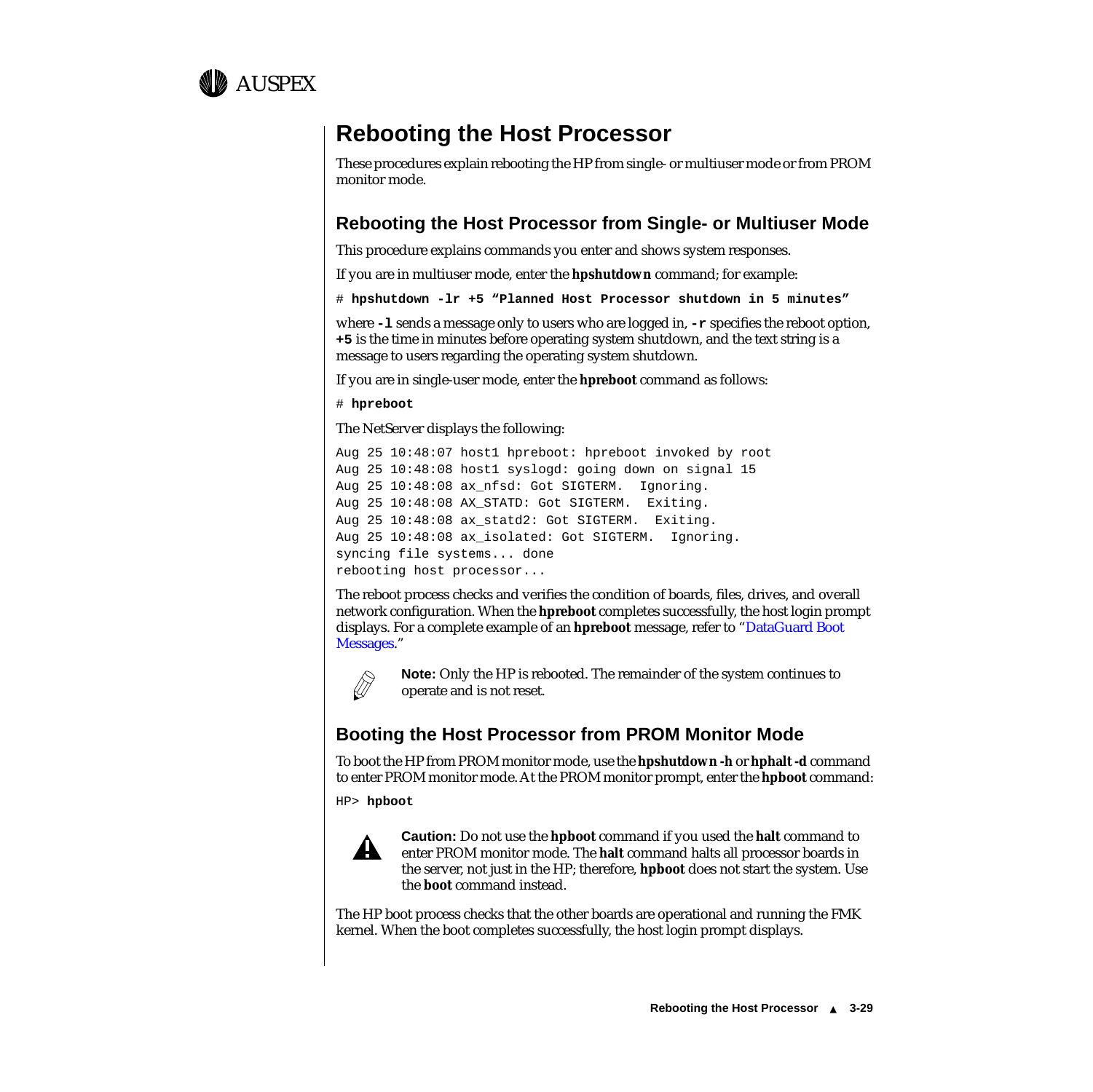

If you used the <**Break**> key to get to the PROM monitor prompt after a crash, use the **hpboot -d** command to reboot the HP only. Without the **-d** option, all the processors will reboot, losing the DataGuard protection of uninterrupted NFS functionality.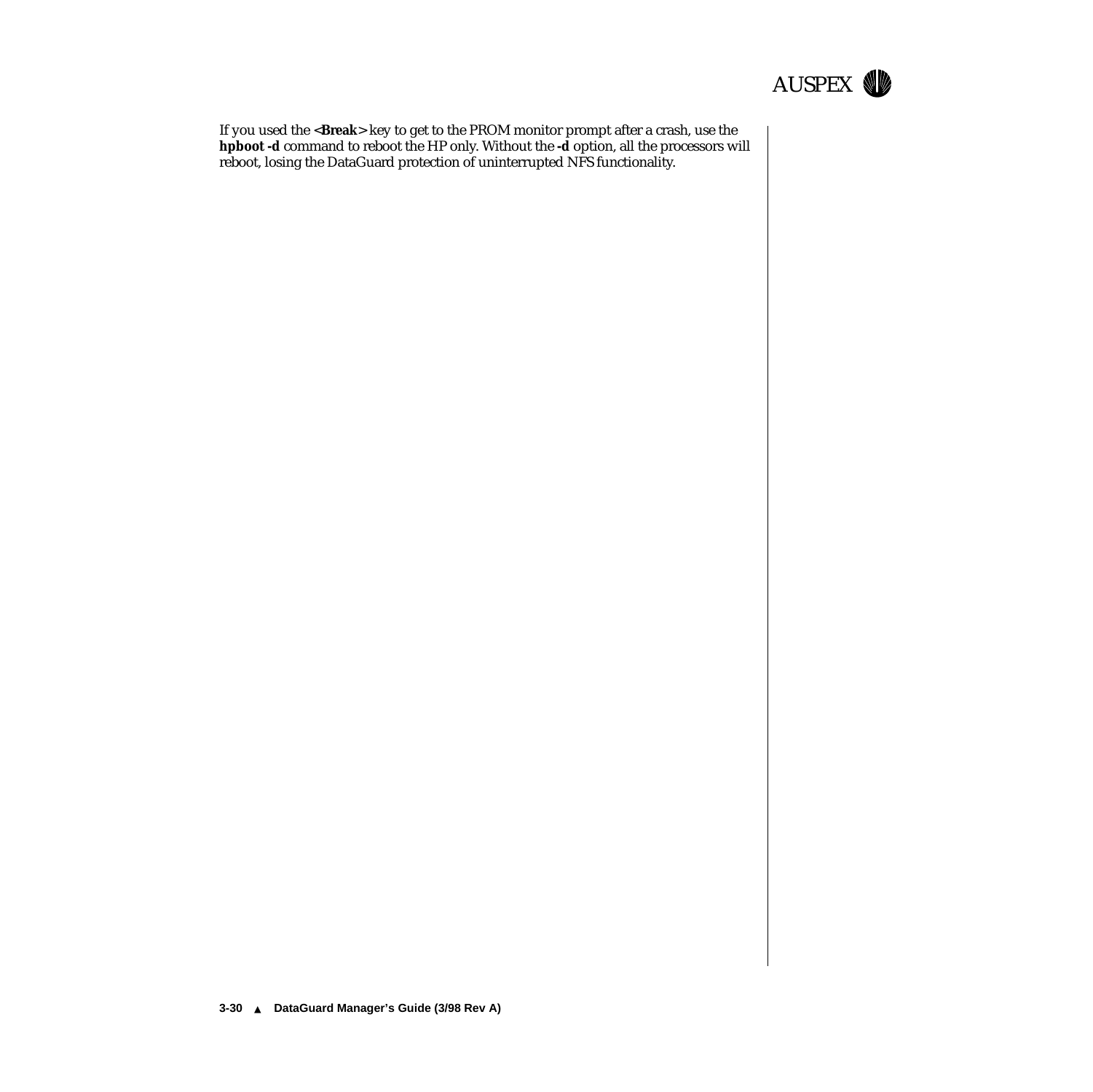<span id="page-30-0"></span>

# **Shutting Down or Halting the Host Processor**

This section includes the procedures for shutting down or halting the HP using DataGuard.

#### **Shutting Down the HP to Single-User Mode**

Enter the shutdown command as follows:

```
# hpshutdown -l +5 "Planned Host Processor shutdown to single-user 
mode in 5 minutes"
```
where **-l** sends a message only to users who are logged in, **+5** is the time in minutes before operating system shutdown, and the last string is a message to users regarding the operating system shutdown. This command takes the operating system to single-user mode.

#### **Halting the HP Operating System**



**Caution:** Do not issue a "go 0" command following the **hphalt** command. This sequence causes the HP to panic.

To halt the HP operating system from multiuser mode, enter the **hpshutdown** command with the appropriate options and a message at the system prompt; for example:

# **hpshutdown -lh +5 "Planned shutdown at 12:00 to test new kernel"** 

where **-l** sends a message only to users who are logged in, **-h** is the halt option, **+5** is the time in minutes before operating system shutdown, and the last string is a message to users regarding the operating system shutdown.

To halt the operating system from single-user mode, enter the **hphalt** command at the system prompt:

# **hphalt**



**Note:** This procedure halts the HP operating system only. The remainder of the system continues to run.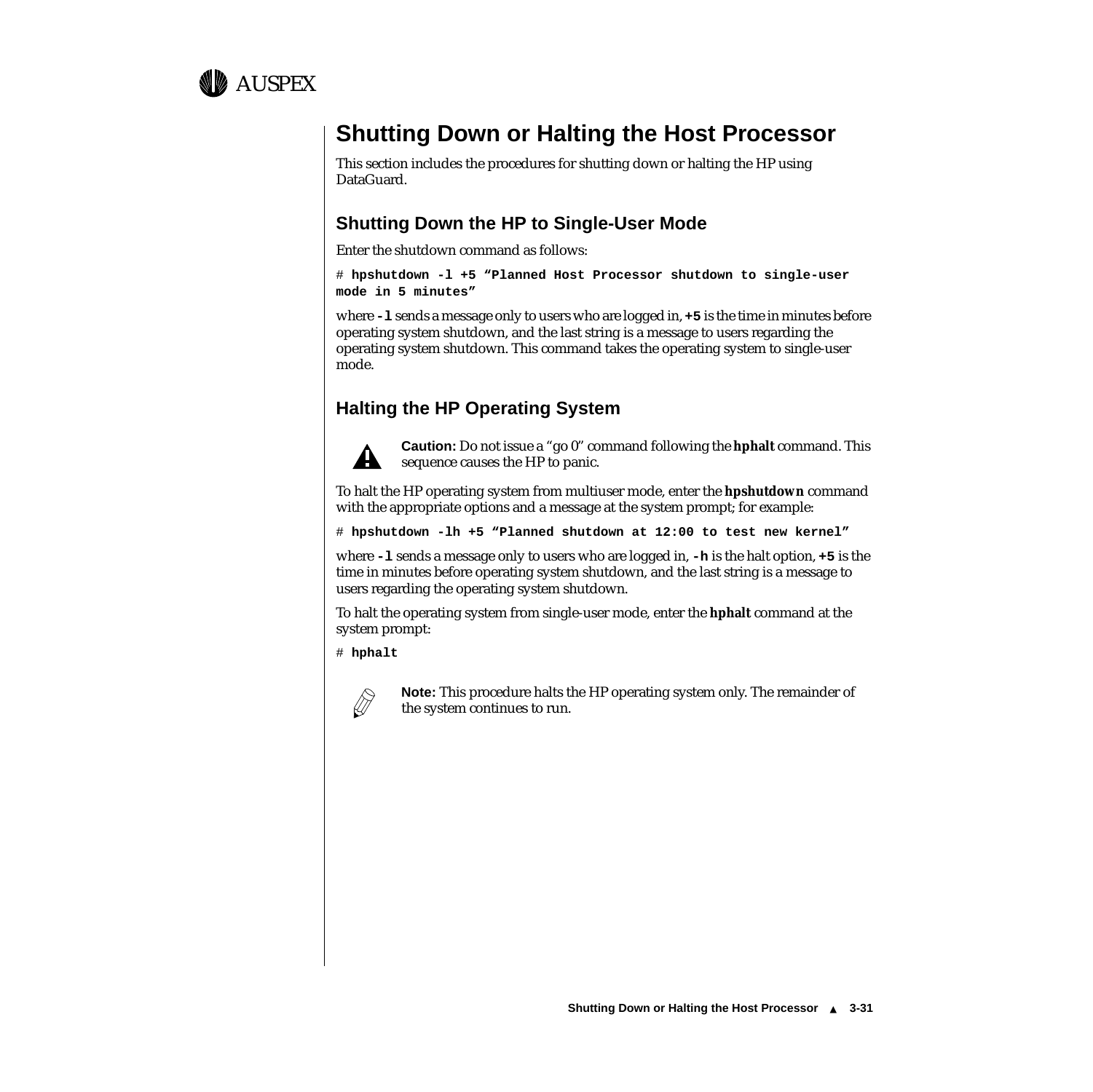

## <span id="page-31-0"></span>**DataGuard Boot Messages**

The messages returned by the NetServer following an HP reboot (**hpreboot**) are displayed as part of a normal reboot process. The following example is for a NetServer with an HP VIII and indicates that all of the boards except the HP board are functioning. In this example, the NetServer name is "host1." The reboot sequence is annotated with circled numbers that refer to the **hpreboot** event explanations in Table 3-1.

```
host1# hpreboot
Aug 25 10:48:07 host1 hpreboot: hpreboot invoked by root
Aug 25 10:48:08 host1 syslogd: going down on signal 15
Aug 25 10:48:08 AX_STATD: Got SIGTERM. Exiting.
Aug 25 10:48:08 ax statd2: Got SIGTERM. Exiting.
Aug 25 10:48:08 ax_isolated: Got SIGTERM. Ignoring.
syncing file systems... done
rebooting host processor...
sending iam_down to vslot 3
sending iam down to vslot 7
sending iam_down to vslot 19
EEPROM boot device...ad(0,0,0) 
sp - status f0 
skipping SP loopback test
sp found in slot = 7
Boot device: /mvic/vme/asp@6d,10e0/ad@0,0:0 File and args: 
0x4000
bootblock loaded
sp - status f0 
skipping SP loopback test
sp - status f0 
skipping SP loopback test
root on ad0a fstype 4.2
Boot: vmunix
Size: 1236992+254776+619152 bytes
m16u_npages_dvma = 588
m16u_net_interfaces = 30
VAC ENABLED in COPYBACK mode
Auspex 1.9.2/SunOS 4.1.4 (AUSPEX1) #3: Thu Nov 13 03:18:56 PST 1997
Copyright 1989-1997 Auspex Systems, Inc.
Copyright 1983-1994 Sun Microsystems, Inc.
cpu = ASPX,Auspex SPARC Processor
mod0 = Ross, RT625 (mid = 2)mem = 32768K (0x2000000)
avail mem = 22687744
dma0 at SBus slot 1 0x400000
esp0 at SBus slot 1 0x800000 pri 3
zs0 at obio 0x200000 pri 12
IOP0 at Auspex VME slot 3 VME address 0x10000000 memory 128 MB
IOP0 is UP
SP0 at Auspex VME slot 12 VME address 0x0
                                                                     1
                                                                     2
                                                                     3
                                                                     4
                                                                     5
                                                                     6
                                                                     7
```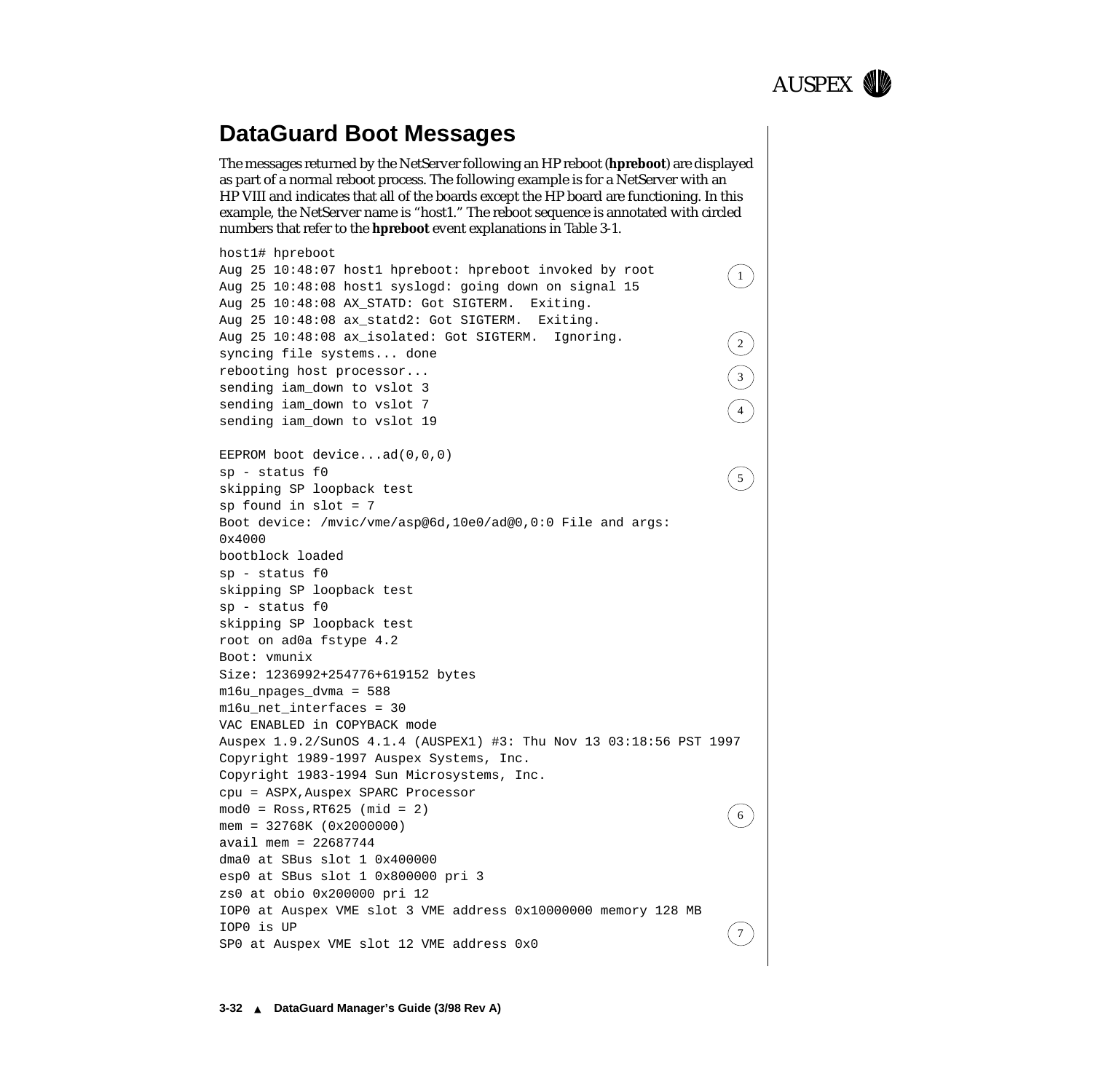

```
SP0 is UP
ASPX,buf-e unit 0 at iop0 SBus slot 1
ASPX,buf-e unit 1 at iop0 SBus slot 2
ASPX,buf-e unit 2 at iop0 SBus slot 3
ASPX,net-acc unit 0 at iop0 SBus slot 4
ad0: <HP 2.0GB cyl 3818 alt 2 hd 16 sec 64>
root on ad0a fstype 4.2
swap on ad0b fstype spec size 102400K
dump on ad0b fstype spec size 102388K
checking root and /usr filesystems
/dev/rad0a: 7031 files, 10493 used, 4882 free 
/dev/rad0a: (50 frags, 604 blocks, 0.3% fragmentation)
/dev/rad0g: is stable.
rc.auspex: Running ax_startup (download boards and start daemons).
ax_write_cache: SP0 write cache is 'ON', INIT ignored.
ax write cache: SP0 write cache is 'ON'.
/usr/auspex/ax_enable: AXdguard enabled
rc.auspex: Running from rc.boot (start virtual partitions).
checking other filesystems
/dev/rad0f: is stable.
Automatic reboot in progress...
Wed Nov 26 10:49:28 PST 1997
rc: mounting 4.2 and lfs file systems.
Host reboot: skipping quota checks.
rc.auspex: Running from rc (start more auspex daemons).
NIS domainname is ABC.com
starting rpc port mapper.
starting RPC key server.
starting Auspex key daemon.
network interface configuration:
ifconfig: setting values to match running NP; parameters ignored.
Flushing routing tables:
running routing daemon in quiet mode.
starting additional services: biod.
starting system logger
starting local daemons: auditd sendmail ax_lfsd rarpd bootparamd
starting NFS daemons: nfsd ax_nfsd mountd
mount -vat nfs
host2:/usr/local mounted on /usr/local
host2:/home/build mounted on /home/build
checking for crash dump... 
preserving editor files
clearing /tmp
standard daemons: update cron uucp.
starting network daemons: inetd printer.
Wed Nov 26 1997
host1 login: 
                                                                     8
                                                                     9
                                                                     10
                                                                     11
                                                                     12
                                                                     13
```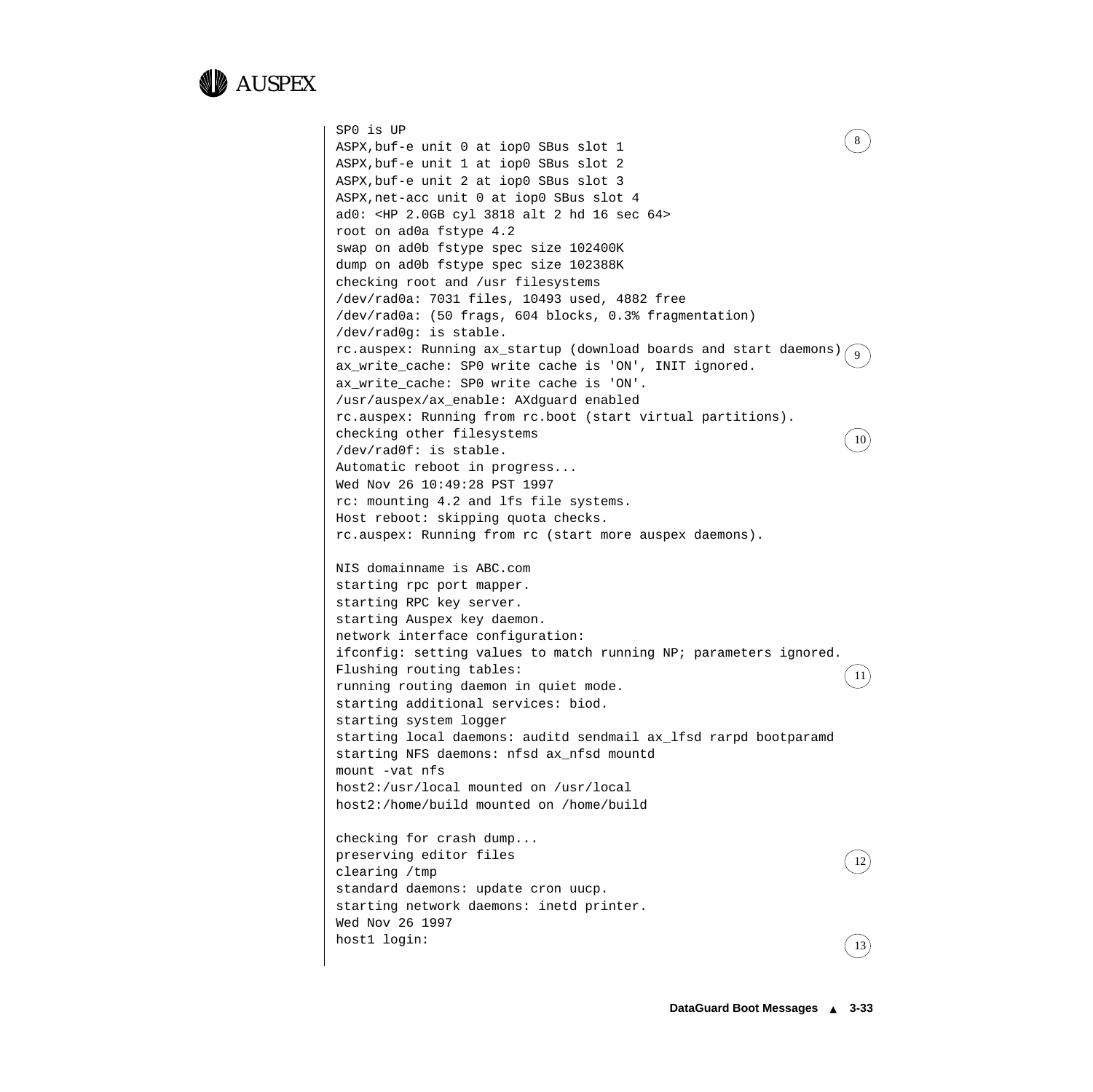

| Reference number | <b>Explanation</b>                                                                                  |
|------------------|-----------------------------------------------------------------------------------------------------|
| 1                | NetServer invokes hpreboot                                                                          |
| 2                | UFS file systems are written to disk                                                                |
| 3                | Indicates that only the HP is rebooting                                                             |
| 4                | HP notifies other system functional processors that it is offline                                   |
| 5                | SP is operational                                                                                   |
| 6                | Specifies HP processor type                                                                         |
|                  | NP is still running the Functional Multiprocessing kernel (this occurs only<br>during an HP reboot) |
| 8                | SP is still running the Functional Multiprocessing kernel (this occurs only<br>during an HP reboot) |
| 9                | At this point, ax startup synchronizes the HP with the other processors in the<br><b>NetServer</b>  |
| 10               | LFS file systems are not checked                                                                    |
| 11               | Routing tables are flushed on the HPs                                                               |
| 12               | If the HP had crashed, the HP core file is saved at this point                                      |
| 13               | HP multiuser mode becomes available                                                                 |

| Table 3-1. Host Processor hpreboot event explanation |
|------------------------------------------------------|
|------------------------------------------------------|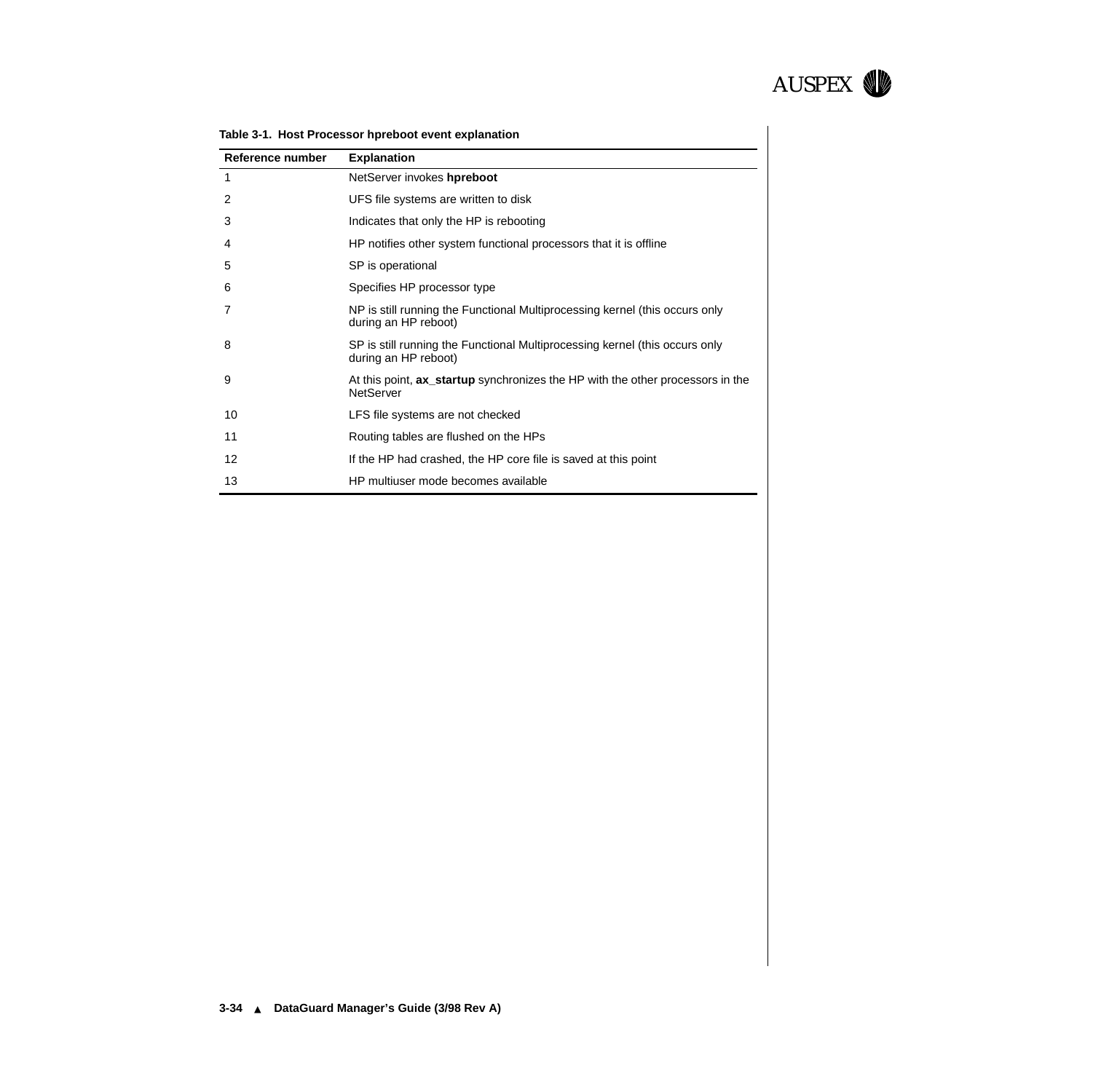<span id="page-34-0"></span>

## **DataGuard Halt Messages**

The **hphalt** messages returned by the NetServer are displayed as part of a normal halt process. The halt sequence is annotated with circled numbers that refer to the **hphalt** event explanations in Table 3-2.

```
host1# hphalt
Jun 27 11:47:48 host1 hphalt: hphalt invoked by root
Jun 27 11:47:49 host1 syslogd: going down on signal 15
Jun 27 11:47:49 AX_STATD: Got SIGTERM. Exiting.
Jun 27 11:47:49 ax_isolated: Got SIGTERM. Ignoring.
Jun 27 11:47:49 ax_nfsd: Got SIGTERM. Ignoring.
Jun 27 11:47:49 ax_statd2: Got SIGTERM. Exiting.
syncing file systems... done
sending iam_down to vslot 3
sending iam_down to vslot 7
sending iam_down to vslot 19
Halted host processor
                                                                    1
                                                                    2
                                                                    3
```
HP>

#### **Table 3-2. Host Processor hphalt event explanation**

| Reference number | <b>Explanation</b>                                     |
|------------------|--------------------------------------------------------|
|                  | The <b>hphalt</b> command starts the halt sequence     |
|                  | UFS file systems are written to disk                   |
|                  | The HP informs the other processors that it is halting |
| 4                | Only the HP has been halted                            |

4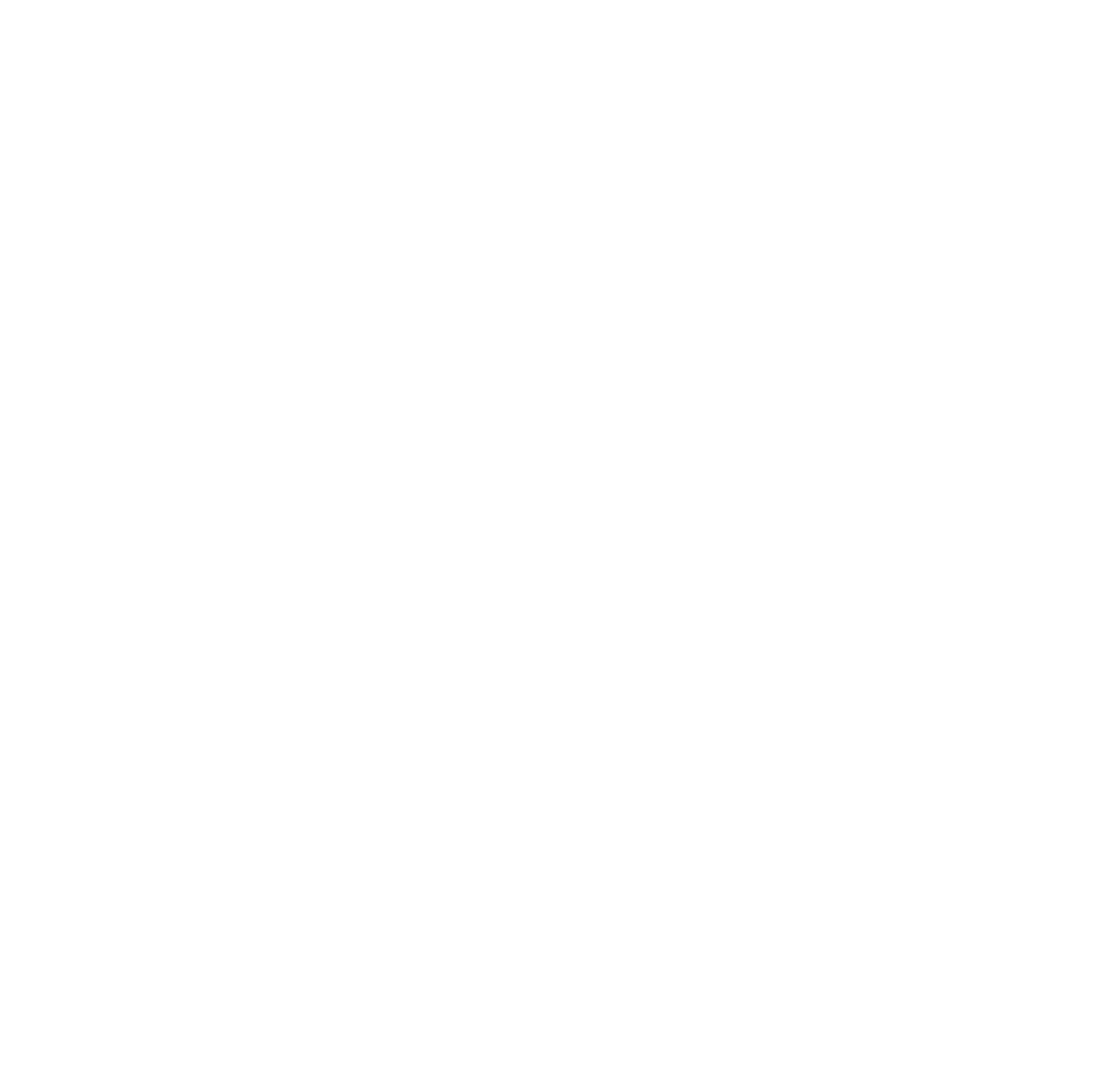

# **4 Maintenance and Troubleshooting**

# **About This Chapter**

This chapter includes procedures for maintaining operating system software such as installing a new vmunix software upgrade. This chapter also includes information about how to recover from an operating system or HP panic or crash and system messages particular to using DataGuard.

This chapter covers the following information:

- ▲ [Host Processor or Operating System Maintenance with DataGuard](#page-37-0)
- ▲ [Troubleshooting](#page-39-0)
- ▲ [Removing DataGuard](#page-40-0)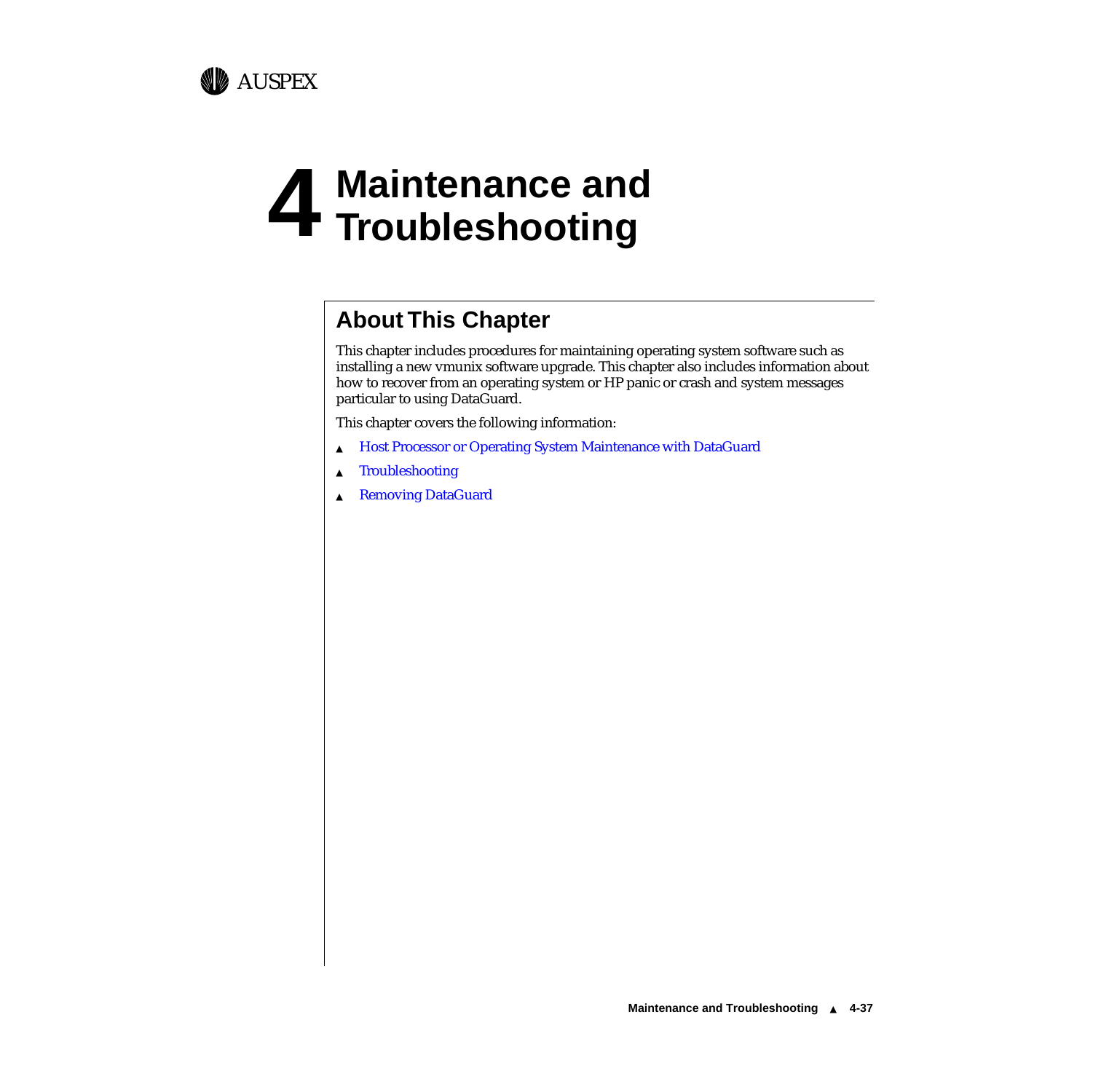

# <span id="page-37-0"></span>**Host Processor or Operating System Maintenance with DataGuard**

Some of the maintenance procedures you may want to perform with DataGuard on your NetServer include rebooting the HP, adding a SCSI device on the HP, or installing software upgrades. Note that the **hpreboot**, **hpshutdown**, **hphalt**, and **hpboot** commands function only when DataGuard is active.

#### **Rebooting the Host Processor**

The system administration commands, **hpreboot, hphalt,** and **hpshutdown**, permit the administrator to reboot the HP without disrupting NFS service. This is useful for installing a new UNIX kernel or recovering from HP errors such as a hung console or memory leaks.

A PROM command, **hpboot**, allows rebooting even in situations when the HP is hung to the point of not being able to execute an **hpreboot** command. The administrator can use the following commands for host reboot or shutdown:

- ▲ From a UNIX console or shell, run **hpreboot** (if no UNIX dump is necessary) or run **hpreboot -d** (if a UNIX dump is needed).
- ▲ To shut down or halt the HP, enter the **hpshutdown** or **hphalt** commands with appropriate options. After a shutdown, the system administrator must use **hpboot** from PROM monitor mode to reboot the host only.
- $\blacktriangle$  If the UNIX console is not available or the HP is not responding, the operator must break into PROM monitor mode and run **hpboot -d**.



**Caution:** Do not use the **hpboot** command if you used the **halt** command to enter PROM monitor mode. Use the **boot** command instead.

#### **Adding a SCSI Device on the Host Processor**

Refer to your hardware manual for specific Host Processor SCSI IDs and device names.

To add a device:

1. Stop activity on the HP by entering the command:

# **hphalt** 

- 2. Attach the device.
- 3. Reboot the HP by entering the command:

HP> **hpboot**

This completes the procedure for rebooting the Host Processor.

#### **Installing Host Processor Software**

This procedure assumes you have a new vmunix file called *vmunix.new*. To install it, follow this procedure:

1. Change to the root directory: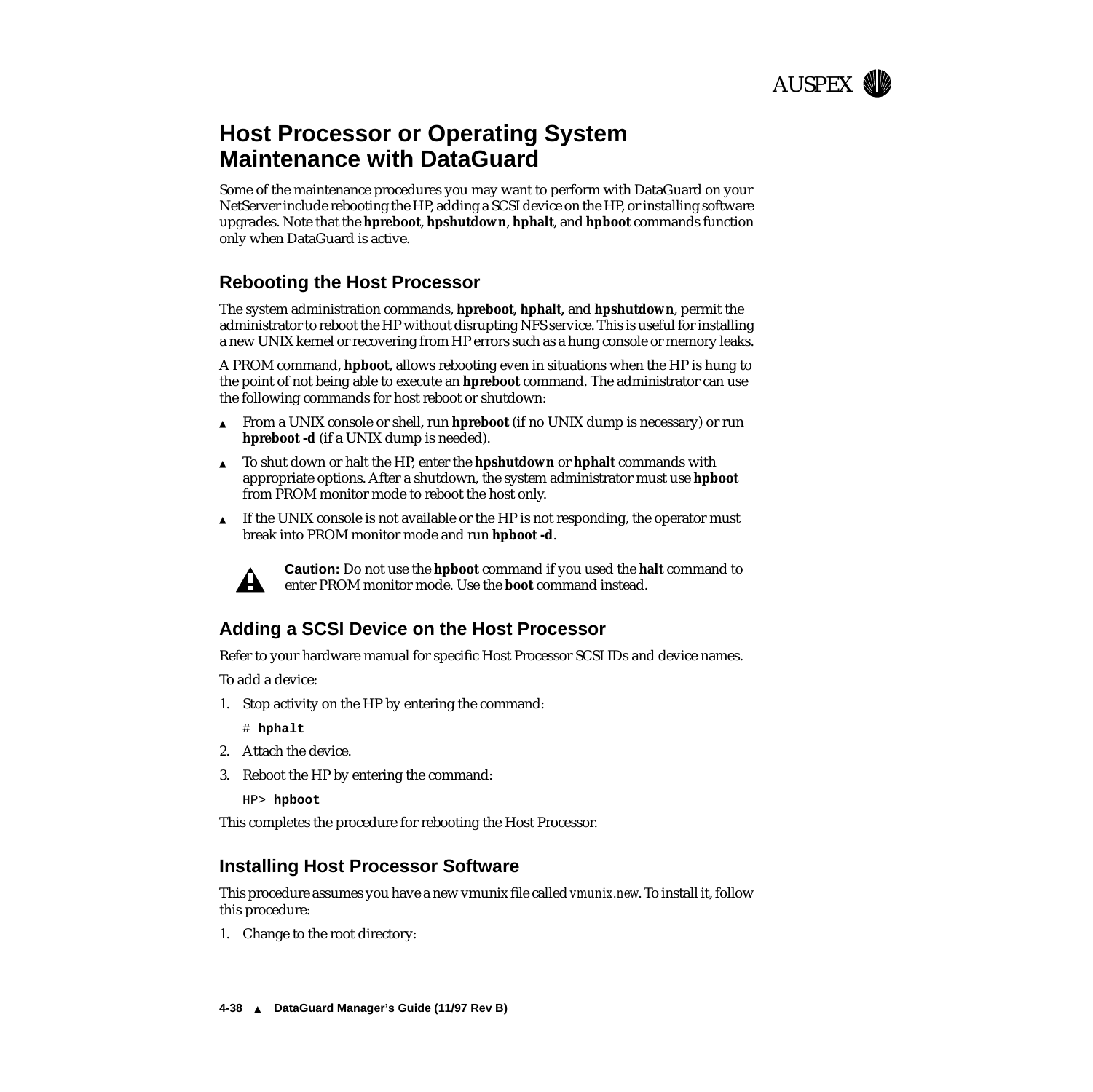

# **cd /**

2. Use the **hpshutdown** command to shut down the HP:

# **hpshutdown -l +5 "Host shutdown to install new vmunix"**

where **-l** sends a message only to users who are logged in, **+5** is the time in minutes before operating system shutdown, and the text string is a message to users regarding the operating system shutdown.

3. After the system enters single-user mode, rename your existing vmunix file; for example:

# **cp vmunix vmunix.old**

4. Move your new vmunix file to *vmunix*.

# **mv vmunix.new vmunix**

5. Reboot the HP using the **hpreboot** command.

# **hpreboot**

This completes the software upgrade procedure.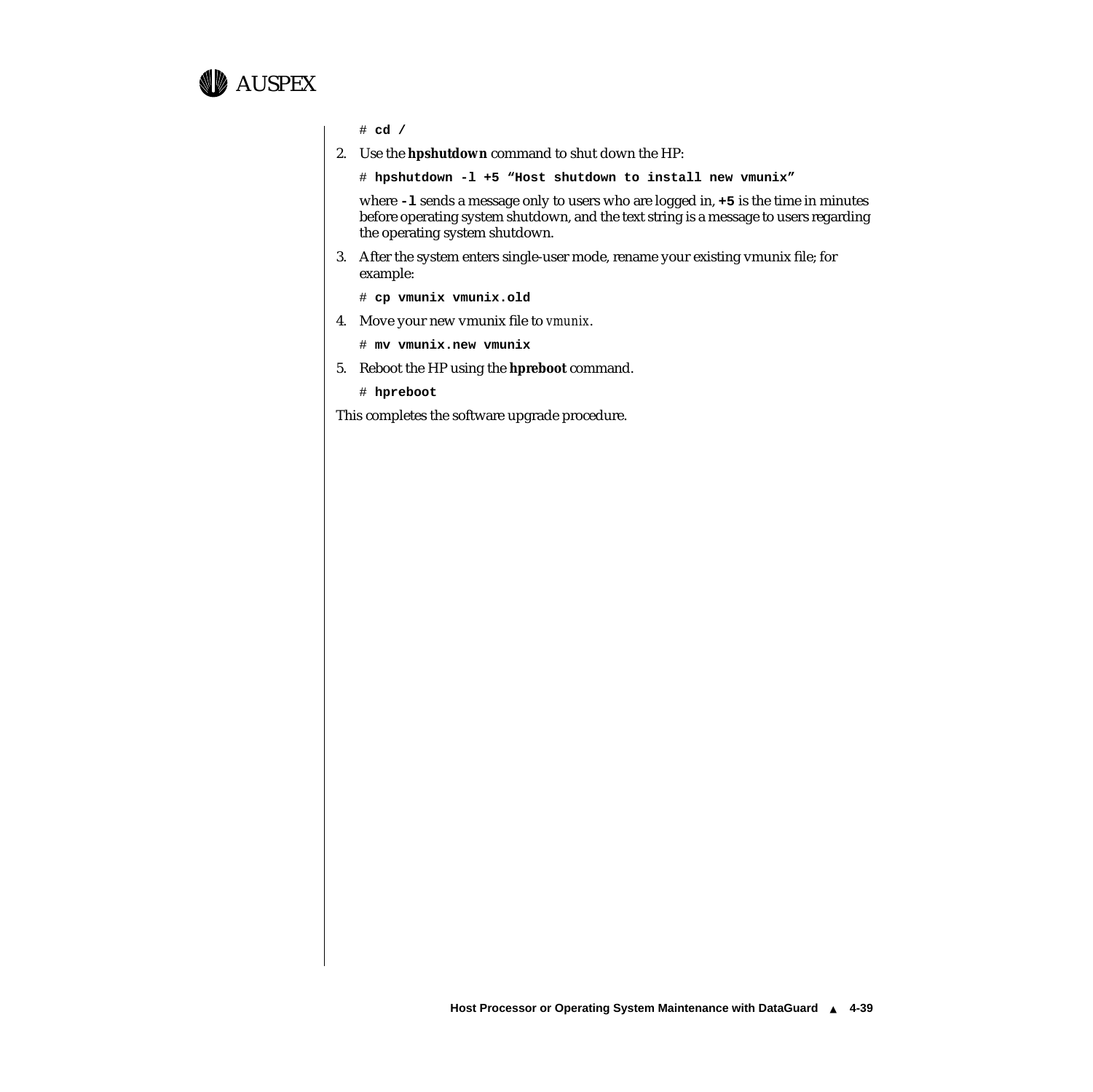

# <span id="page-39-0"></span>**Troubleshooting**

Table 4-1 lists possible problems with DataGuard that could affect system performance and provides actions for possible resolution.

| Table 4-1. Troubleshooting tips |  |
|---------------------------------|--|

| Symptom                                                                                                                                                                                   | <b>Resolution</b>                                                                                                                                                                               |
|-------------------------------------------------------------------------------------------------------------------------------------------------------------------------------------------|-------------------------------------------------------------------------------------------------------------------------------------------------------------------------------------------------|
| The HP is not responding, and DataGuard<br>does not reboot the HP.                                                                                                                        | Break to the PROM, and type <b>hpboot -d.</b><br>Call Auspex Technical Support and provide them with<br>the HP core file so they can find out why the HP did<br>not respond.                    |
| An hpreboot causes a full system reboot.                                                                                                                                                  | Run ax_config -d to examine the PROM level of<br>$\blacktriangle$<br>the HP.                                                                                                                    |
|                                                                                                                                                                                           | Check the EEPROM variable rhp-enabled, which<br>$\blacktriangle$<br>should be set to true. Use the eeprom(8S)<br>command to check the current value. Set the<br>value with ee rhp-enabled true. |
|                                                                                                                                                                                           | Check to ensure the HP PROM revision level is<br>at least 2.5 or later.                                                                                                                         |
| Typing the <b>hpreboot</b> , <b>hpshutdown</b> , or <b>hphalt</b>                                                                                                                         | Run pkgchk.<br>$\blacktriangle$                                                                                                                                                                 |
| command results in the message "Command:<br>not found."                                                                                                                                   | If DataGuard is not installed, use <b>pkgadd</b> to<br>$\blacktriangle$<br>install it.                                                                                                          |
| After typing the <b>hpreboot</b> command, and while<br>the HP is rebooting, the system panics with the<br>message "Inconsistent system state" and<br>continues with a full system reboot. | This indicates that another processor board crashed<br>during the HP reboot. No cores are saved. If this<br>happens, contact Auspex Technical Support for<br>assistance.                        |

Additionally, **ax\_enable**(8) runs each time the HP reboots. If DataGuard is not installed properly, messages are displayed on the system console and are logged in */var/adm/messages*. You can also use **ax\_enable** to verify DataGuard installation. The utility **ax\_checklicense**(8) reports on the license status, including expiration date, if the license is a demonstration license.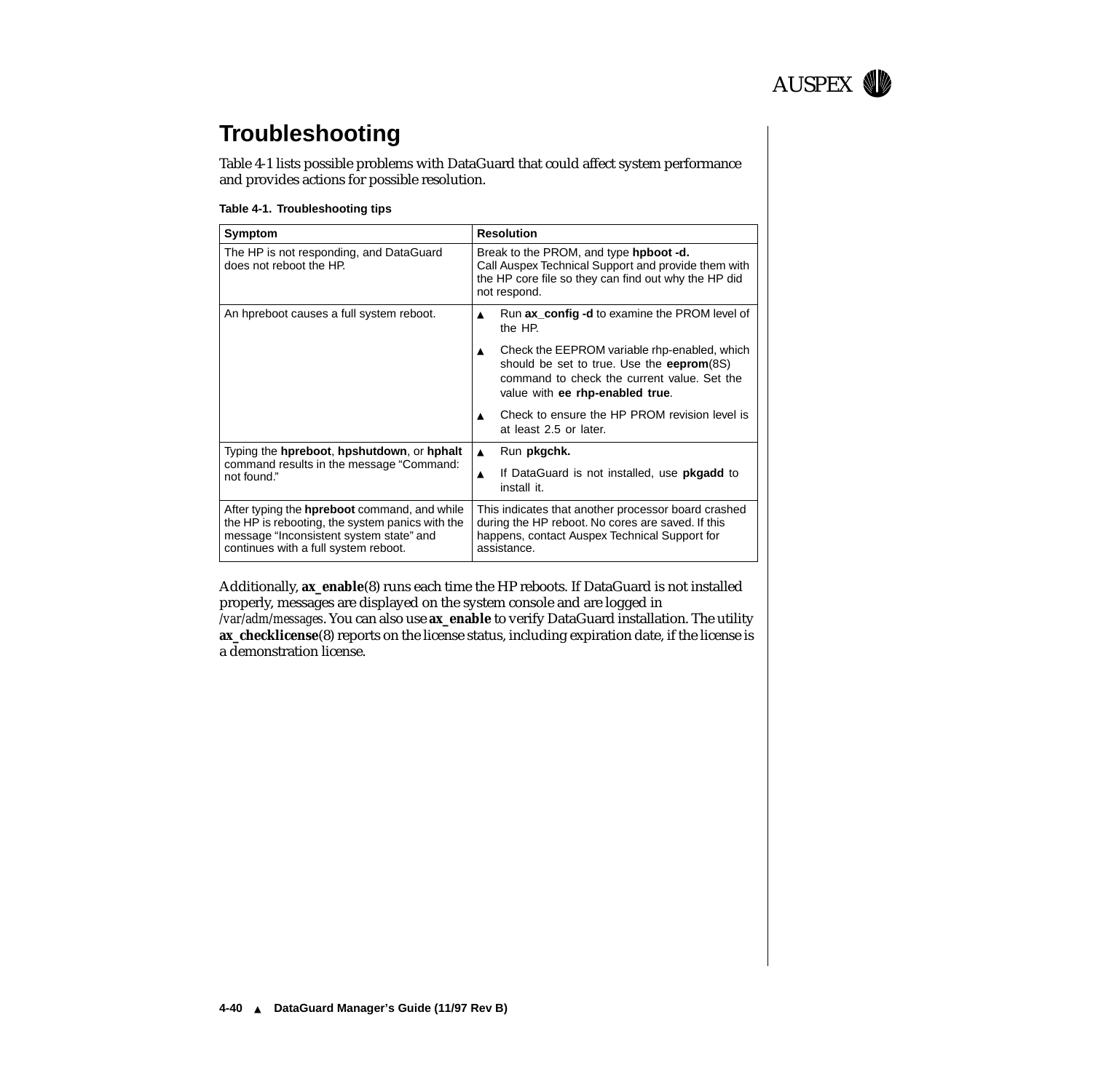<span id="page-40-0"></span>

## **Removing DataGuard**

Use the **pkgrm** and **ax\_enable** commands to remove DataGuard from the NetServer. Refer to the **pkgrm**(1M) and **ax\_enable**(8) man pages for additional information on how to use the commands.

1. Type the **pkgrm** command at the prompt:

```
# pkgrm
```
The system responds with:

pkgrm session started on Tue Jan 14 15:28:47 PST 1998 The following packages are available:

| 1           | AXatm2       | ATM <sub>2</sub>                  |
|-------------|--------------|-----------------------------------|
|             |              | (HP-VII, HP-VIII) 1.10            |
| $2^{\circ}$ | AXbackup     | FastBackup                        |
|             |              | (HP-VII, HP-VIII) 1.10            |
| 3           | AXdquard     | DataGuard                         |
|             |              | (HP-VII, HP-VIII) 1.10            |
| 4           | AXdocs       | Auspex System Documentation       |
|             |              | (HP-VII, HP-VIII) 1.10            |
| 5           | AXdrvgrd     | DriveGuard                        |
|             |              | (HP-VII, HP-VIII) 1.10            |
| 6           | AXftp        | NP Resident FTP                   |
|             |              | (HP-VII, HP-VIII) 1.10            |
| 7           | AXsrvqrd     | ServerGuard                       |
|             |              | (HP-VII, HP-VIII) 1.10            |
| 8           | AXEC1        | EtherChannel                      |
|             |              | (HP-VII, HP-VIII) 1.10            |
| 9           | AXNeTsrv     | NeTservices Products              |
|             |              | (HP-VII, HP-VIII) 1.10            |
|             | 10 AXNTadmin | NeTservices Administration        |
|             |              | (HP-VII, HP-VIII) 1.10            |
|             | 11 AXNTBios  | NeTservices Concepts and Planning |
|             |              | (HP-VII, HP-VIII) 1.10            |

Select package(s) you wish to process (or 'all' to process all packages). (default: all) [?,??,q]:

2. Type the number of the package you want to remove. Enter **4** for DataGuard. The system responds with:

The following package is currently installed: AXdguard DataGuard (HP-VII,HP-VIII) 1.10

Do you want to remove this package?

#### 3. Enter **y** to remove DataGuard.

## Removing installed package instance <AXdguard>

This package contains scripts which will be executed with superuser permission during the process of removing this package.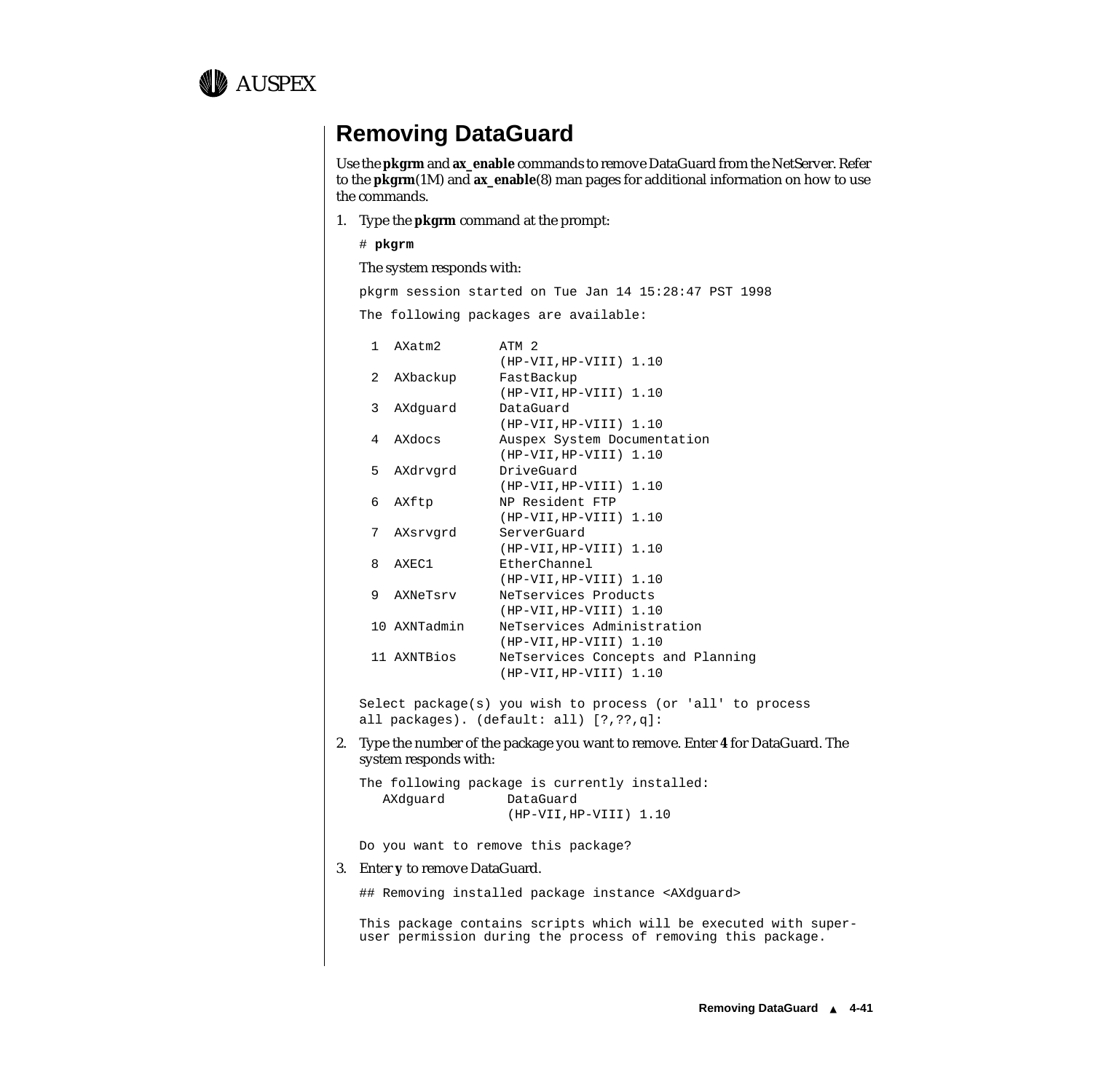

Select package(s) you wish to process (or 'all' to process all packages). (default: all) [?,??,q]:

#### 5. Type **q** to leave the package menu.

pkgrm session finished on Tue Jan 14 15:28:50 PST 1998

A log of this session of pkgrm is at /tmp/pkgrm.log on the current root disk, and at /var/log/pkgrm.log on the target disk.

#### 6. Turn off DataGuard with the **ax\_enable** command:

#### # **ax\_enable -AXdguard**

This completes the DataGuard removal procedure.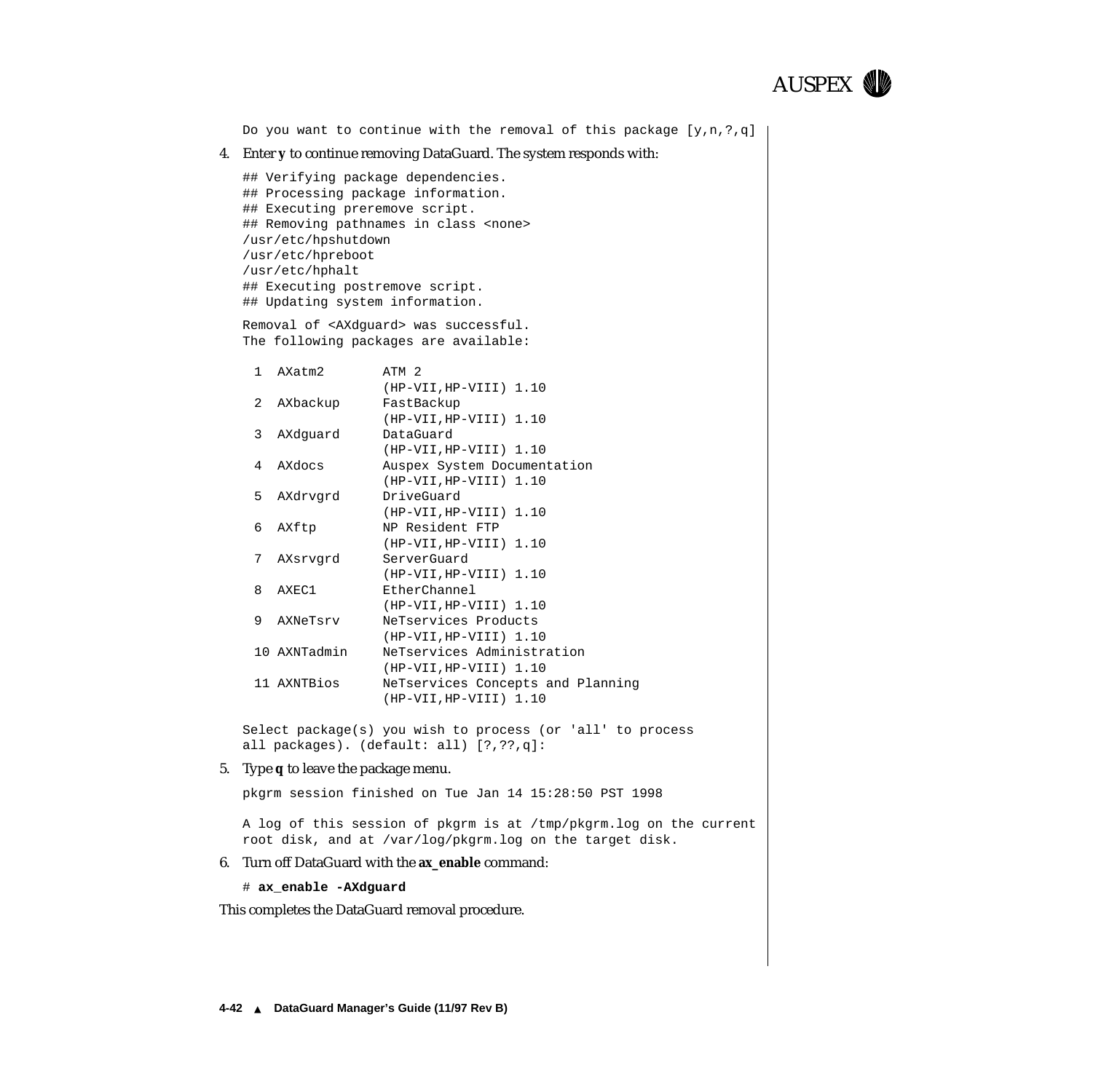

# **Index**

## **A**

Applications, protection from failures 1-2 ax\_request\_key command 2-2

#### **B**

Boot messages 3-6 to 3-8 Booting from PROM monitor mode 3-2

#### **D**

DataGuard boot messages 3-6 to 3-8 commands 3-2 features and capabilities 1-2 halt messages 3-9 Host Processor Maintenance 4-2 managing with SVR4 package utilities 2-4 operational considerations 1-9 removing 4-5 services available, Host Processor offline 1-6 starting up 1-9

#### **F**

Failure isolation, to the Host Processor 1-2 Faxing key request to Auspex 2-2 Functional Multiprocessing architecture application failure, protection from 1-2 UNIX failure, protection from 1-2

#### **H**

Halt messages 3-9 Halting Host Processor 3-5 Host Processor adding a SCSI device 4-2 failure isolation 1-2 halting 3-5 installing new software 4-2 maintenance with DataGuard 4-2 offline, DataGuard services available 1-6 rebooting in multiuser mode 3-3 rebooting in PROM monitor mode 3-3 recovery 1-6 shutting down to single-user mode 3-5

#### **I**

Installation obtaining a software key license 2-2 root drive 2-5 software 2-5 software on Host Processor 4-2

#### **K**

Key request faxing to Auspex 2-2 printing 2-2 site information 2-2 system and site information 2-3

#### **O**

Operational considerations, DataGuard 1-9

#### **P**

Package utilities pkgadd 2-4 pkgchk 2-4 pkginfo 2-4 pkgrm 2-4 pkgadd package utility 2-4